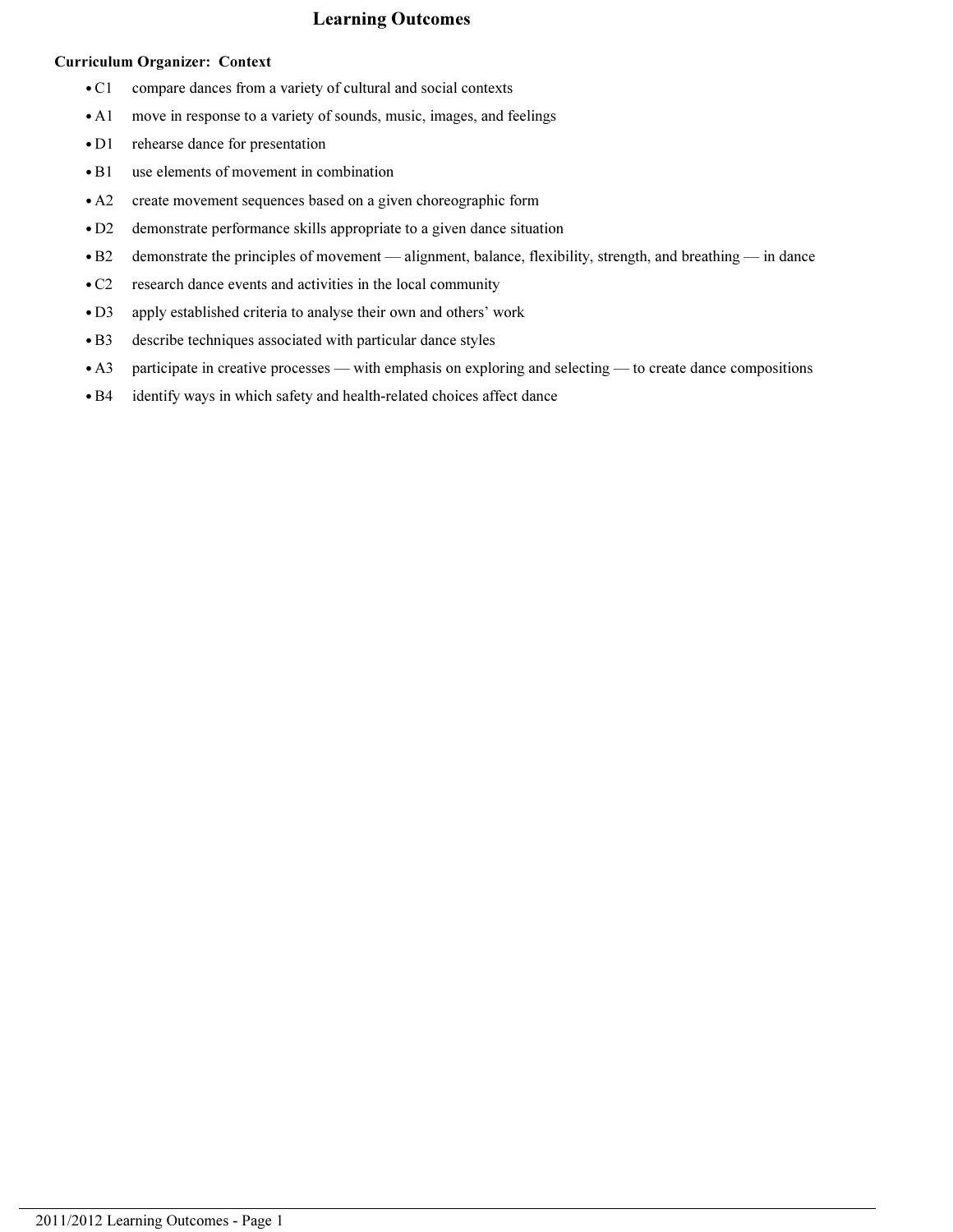# Curriculum Organizer: Presenting and Performing

- D1 demonstrate commitment while presenting drama work
- C1 describe how drama reflects cultural beliefs and attitudes
- A1 express a variety of ideas and perspectives through drama
- B1 use vocal elements and movement elements appropriate to various roles and situations
- D2 apply established criteria to reflect on their own and others' presentations
- C2 demonstrate an awareness of local drama events and activities
- A2 demonstrate collaboration skills during drama
- B2 participate in a variety of drama forms
- B3 participate safely in drama activities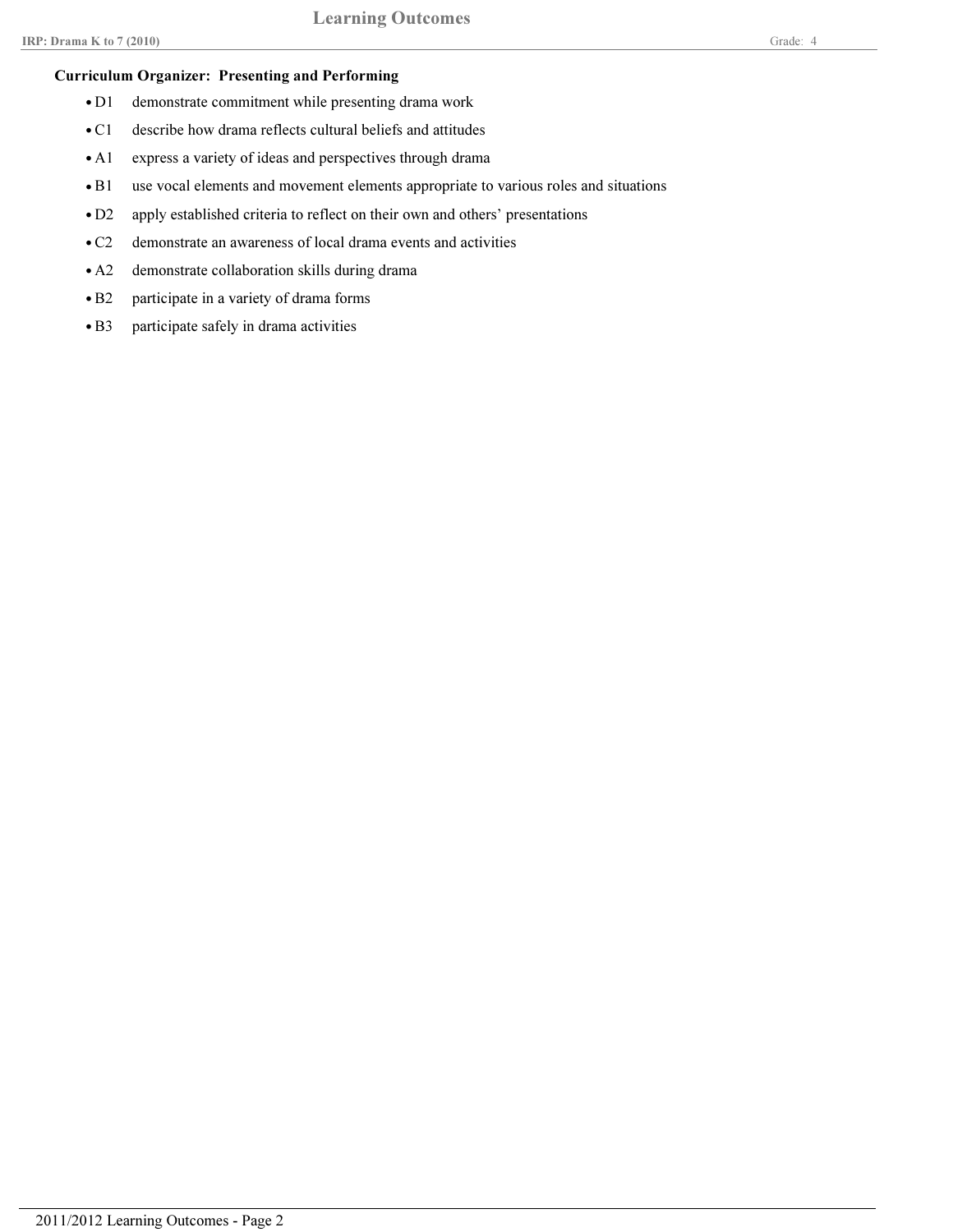# Curriculum Organizer: Oral Language (Speaking and Listening)

#### Suborganizer: Purposes

- A1 use speaking and listening to interact with others for the purposes of
	- contributing to a class goal
	- sharing ideas and opinions
	- improving and deepening comprehension
	- solving problems
	- completing tasks
- A2 use speaking to explore, express, and present a range of ideas, information, and feelings for different purposes and audiences, by
	- staying on topic in a focussed discussion
	- recounting experiences in a logical order
	- using an effective introduction and conclusion
	- using details or examples to enhance meaning
	- explaining and supporting a viewpoint
- A3 listen purposefully to understand ideas and information, by
	- summarizing main ideas and supporting details
	- generating questions
	- visualizing and sharing
	- identifying opinions or viewpoints
	- ignoring distractions

# Suborganizer: Strategies

- select and use strategies when interacting with others, including  $\bullet$  A4
	- accessing prior knowledge
	- making and sharing connections
	- asking questions for clarification and understanding
	- taking turns as speaker and listener
	- paraphrasing to clarify meaning
- A5 select and use strategies when expressing and presenting ideas, information, and feelings, including
	- setting a purpose
	- accessing prior knowledge
	- generating ideas
	- making and sharing connections
	- asking questions to clarify and confirm meaning
	- organizing information
	- practising delivery
	- self-monitoring and self-correcting in response to feedback
- A6 select and use strategies when listening to make and clarify meaning, including
	- accessing prior knowledge
	- making predictions about content before listening
	- focussing on the speaker
	- listening for specifics
	- generating questions
	- recalling, summarizing, and synthesizing
	- visualizing
	- monitoring comprehension

# Suborganizer: Thinking

- A7 demonstrate enhanced vocabulary knowledge and usage
- A8 use speaking and listening to respond, explain, and provide supporting evidence for their connections to texts
- use speaking and listening to improve and extend thinking, by  $\bullet$  A9
	- acquiring new ideas
	- making connections and asking questions
	- comparing and analysing ideas
	- developing explanations
	- considering alternative viewpoints
	- investigating problems and creating solutions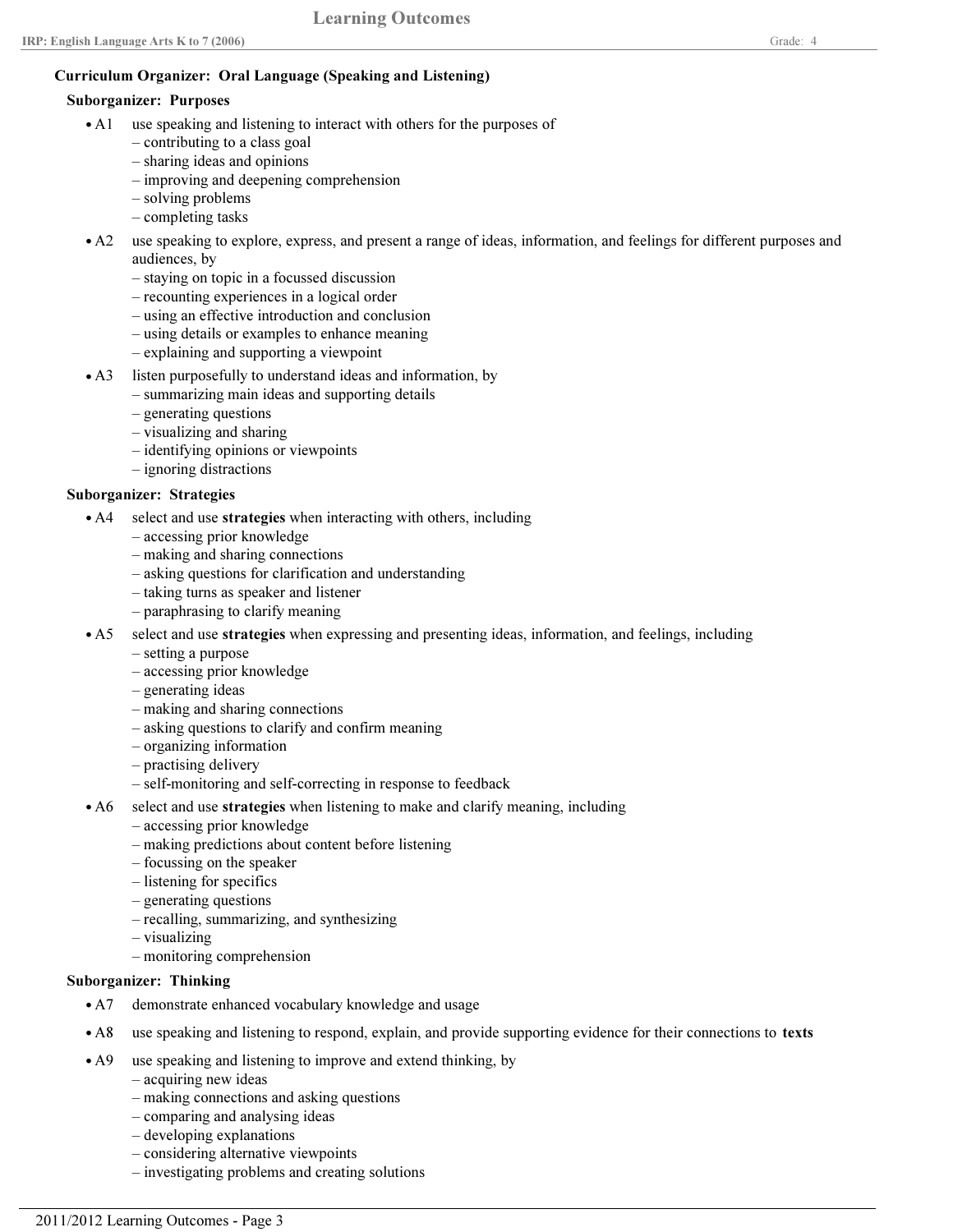- A10 reflect on and assess their speaking and listening, by
	- referring to class-generated criteria
	- reflecting on and discussing peer and adult feedback
	- setting goals and creating a plan for improvement
	- taking steps toward achieving goals

## Suborganizer: Features

- A11 use the features of oral language to convey and derive meaning, including
	- text structure
	- a variety of sentence lengths, structures, and types
	- smooth transitions
	- syntax (i.e., grammar and usage)
	- enunciation
	- nonverbal communication
	- receptive listening posture
- A12 recognize the structures and patterns of language in oral texts, including
	- sound devices
	- root words
	- word families
	- structural sequencing cues
	- idiomatic expressions

# Curriculum Organizer: Reading and Viewing

#### Suborganizer: Purposes

- read fluently and demonstrate comprehension of a range of grade-appropriate literary texts, including – stories from various Aboriginal and other cultures  $\bullet$  B1
	- stories from a variety of genres (e.g., folktales, legends, autobiography, historical fiction)
	- poems that make obvious use of literary devices
- B2 read fluently and demonstrate comprehension of grade-appropriate information texts, such as
	- non-fiction books
	- textbooks and other instructional materials
	- materials that contain diagrams, charts, illustrations, or graphs
	- reports and articles from newspapers and children's magazines
	- reference material
	- web sites designed for children
	- instructions and procedures
- read and reread just-right texts independently for 30 minutes daily for enjoyment and to increase fluency and comprehension  $\bullet$  B3
- view and demonstrate comprehension of visual texts (e.g., cartoons, illustrations, diagrams, posters, photographs, advertising)  $\bullet$  B4

# Suborganizer: Strategies

- select and use strategies before reading and viewing to develop understanding of text, including  $\cdot$  B5
	- setting a purpose and constructing personal goals
	- accessing prior knowledge to make connections
	- making predictions
	- asking questions
	- previewing texts
- select and use strategies during reading and viewing to construct, monitor, and confirm meaning, including  $\bullet$  B6
	- predicting
	- making connections
	- visualizing
	- asking and answering questions
	- making inferences and drawing conclusions
	- using 'text features'
	- self-monitoring and self-correcting
	- figuring out unknown words
	- reading selectively
	- determining the importance of ideas/events
	- visually representing texts
	- summarizing and synthesizing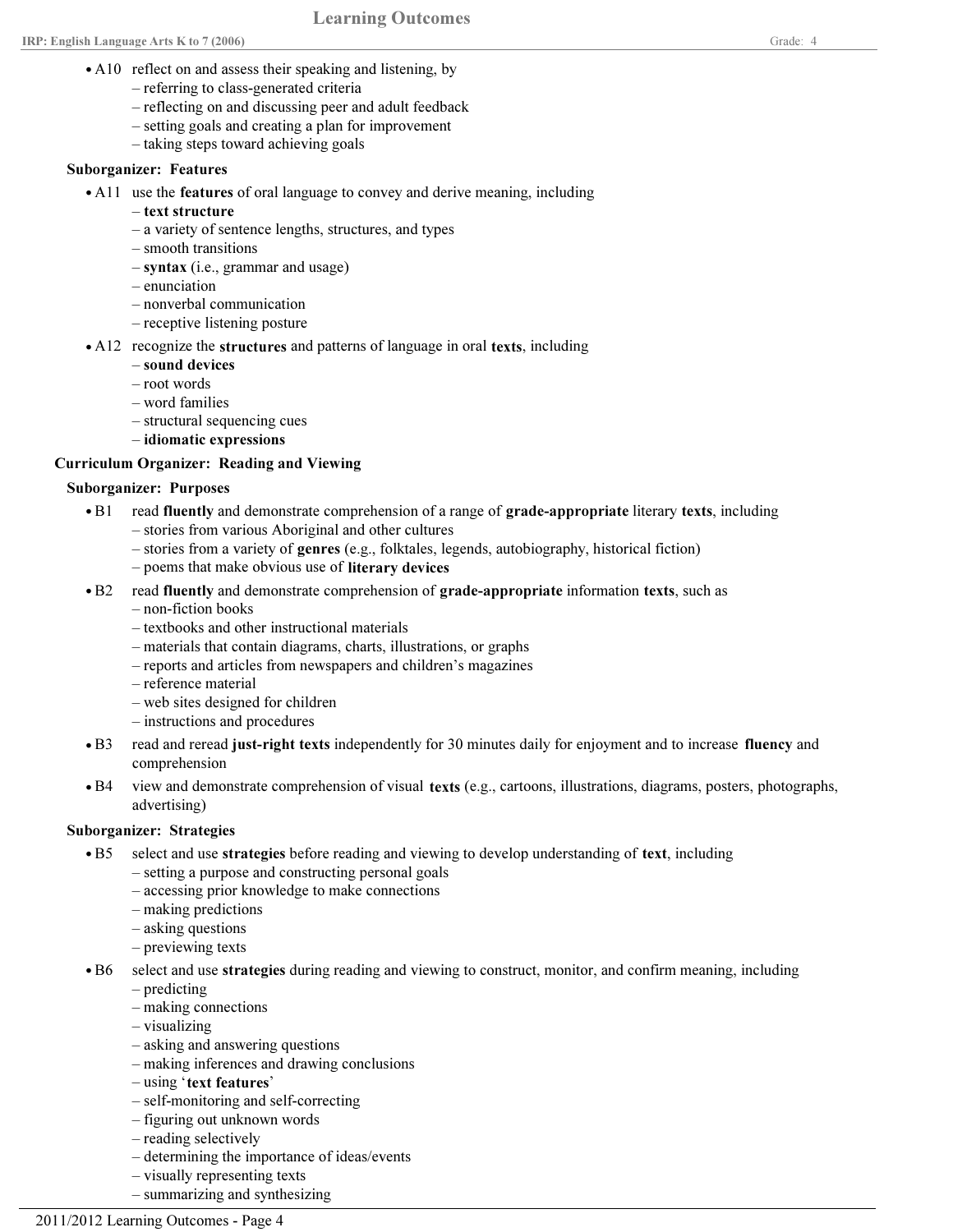- select and use strategies after reading and viewing to confirm and extend meaning, including  $\bullet$  B7
	- self-monitoring and self-correcting
	- generating and responding to questions
	- making inferences and drawing conclusions
	- reflecting and responding
	- visualizing
	- using 'text features' to locate information
	- using graphic organizers to record information
	- summarizing and synthesizing

#### Suborganizer: Thinking

- respond to selections they read or view, by  $\bullet$  B8
	- expressing an opinion with supporting evidence
	- explaining connections (text-to-self, text-to-text, text-to-world)
	- discussing and giving reasons for their choice of favourite texts
- read and view to improve and extend thinking, by  $\bullet$  B9
	- predicting and explaining
	- visualizing
	- distinguishing between fact and opinion
	- analysing texts to consider alternatives
	- drawing conclusions
	- recognizing alternative viewpoints
	- summarizing and synthesizing
- B10 reflect on and assess their reading and viewing, by
	- referring to class-generated criteria
	- setting goals and creating a plan for improvement
	- taking steps toward achieving goals

#### Suborganizer: Features

- B11 explain how structures and features of text work to develop meaning, including
	- $-$  form, function, and genre of text (e.g., brochure about smoking to inform students; genre is persuasive)
	- 'text features' (e.g., copyright, table of contents, headings, index, glossary, diagrams, sidebars)
	- literary elements (e.g., character, setting, problem, plot, climax, conflict, theme, conclusion)
	- non-fiction elements (e.g., topic sentence, development of ideas with supporting details, central idea)
	- literary devices (e.g., imagery, sensory detail, simile, metaphor)
	- idiomatic expressions

# Curriculum Organizer: Writing and Representing

#### Suborganizer: Purposes

- C1 write clear, focussed personal writing for a range of purposes and audiences that demonstrates connections to personal experiences, ideas, and opinions, featuring
	- clearly developed ideas using effective supporting details and explanations
	- sentence fluency through a variety of sentence lengths and patterns, with some emerging fluidity
	- experimentation with word choice by using new, different, more precise and powerful words
	- an authentic voice demonstrating a developing writing style
	- an organization that is meaningful, logical, and effective, and showcases a central idea or theme
- C2 write a variety of clear informational writing for a range of purposes and audiences, featuring
	- clearly developed ideas by using clear, focussed, useful, and interesting details and explanations
	- sentence fluency through a variety of sentence lengths and patterns, with some emerging fluidity
	- word choice by using some new and precise words including content-specific vocabulary
	- a voice demonstrating an appreciation of, interest in, and knowledge of the topic
	- an organization that includes an introduction that states the purpose, with easy to follow and logically sequenced details, and an ending that makes sense
- C3 write a variety of imaginative writing modelled from literature, featuring
	- well-developed ideas through the use of supporting details, especially interesting sensory detail
	- sentence fluency through a variety of sentence lengths and patterns, with some emerging fluidity
	- effective word choice by experimenting with new, more powerful and varied words, especially descriptive words
	- a voice demonstrating some sense of individuality
	- an organization that develops smoothly with a logical sequence, beginning with an engaging opening through to a satisfying ending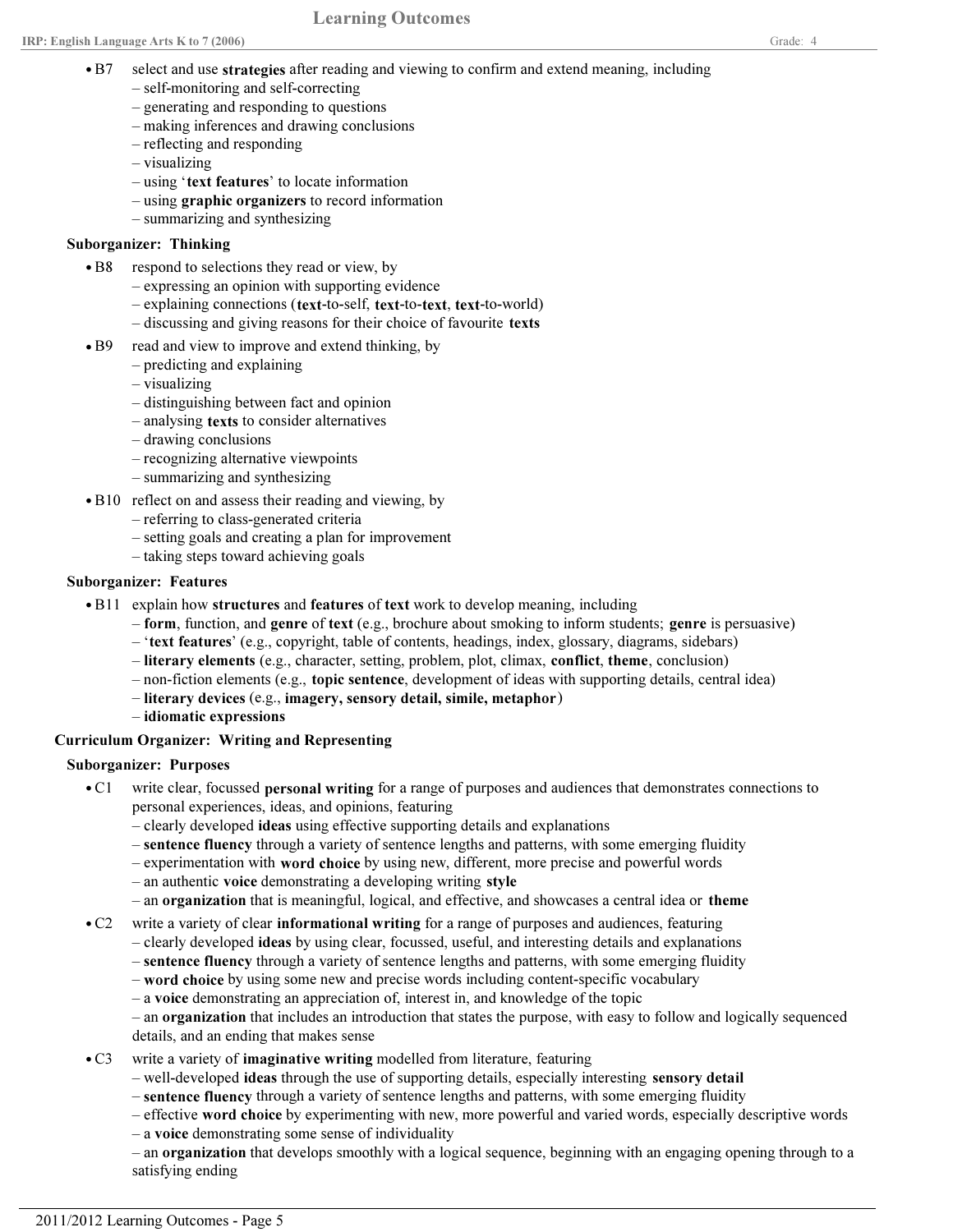$\bullet$  C4

topic, featuring

- development of ideas through clear, focussed, and useful details
- connections to personal feelings, experiences, opinions, and information
- an expressive voice
- an organization in which key ideas are evident

## Suborganizer: Strategies

- select and use strategies before writing and representing, including  $\bullet$  C5
	- setting a purpose
	- identifying an audience
	- selecting a genre and form from samples provided
	- developing class-generated criteria based on analysis of the form of writing or representing
	- generating, selecting, developing, and organizing ideas from personal interest, prompts, models of good literature, and/or graphics
- C6 select and use strategies during writing and representing to express and refine thoughts, including
	- referring to class-generated criteria
	- examining models of literature
	- combining multiple sources of information
	- consulting reference material
	- considering and applying feedback from conferences to revise ideas, organization, voice, word choice, and
	- sentence fluency
	- ongoing revising and editing
- C7 select and use strategies after writing and representing to improve their work, including
	- checking their work against established criteria
	- reading aloud and listening for fluency
	- revising to enhance writing traits (e.g., ideas, sentence fluency, word choice, voice, organization)
	- editing for conventions (e.g., grammar and usage, capitalization, punctuation, spelling)

# Suborganizer: Thinking

- use writing and representing to express personal responses and relevant opinions in response to experiences and texts  $\bullet$  C8
- use writing and representing to extend thinking, by  $\bullet$  C9
	- developing explanations
	- expressing alternative viewpoints
	- creating new understandings
- C10 reflect on and assess their writing and representing, by
	- referring to class-generated criteria
	- setting goals and creating a plan for improvement
	- taking steps toward achieving goals

# Suborganizer: Features

- C11 use the features and conventions of language to express meaning in their writing and representing, including
	- complete simple and compound sentences
	- paragraphs to show the beginning of new ideas
	- correct noun-pronoun agreement
	- past, present, and future tenses
	- capitalization to designate organizations and to indicate beginning of quotations
	- commas after introductory words in sentences and when citing addresses
	- capitalization and punctuation (e.g., commas, apostrophes, begin to use quotation marks and commas in dialogue)
	- spelling multi-syllable words by applying phonic knowledge and skills and visual memory
	- conventional Canadian spelling for familiar and frequently used words
	- spelling unfamiliar words by applying strategies (e.g., phonic knowledge, use of common spelling patterns,
	- dictionaries, word walls, thesaurus)
	- legible writing that demonstrates awareness of alignment, shape, and slant
	- spacing words and sentences consistently on a line and page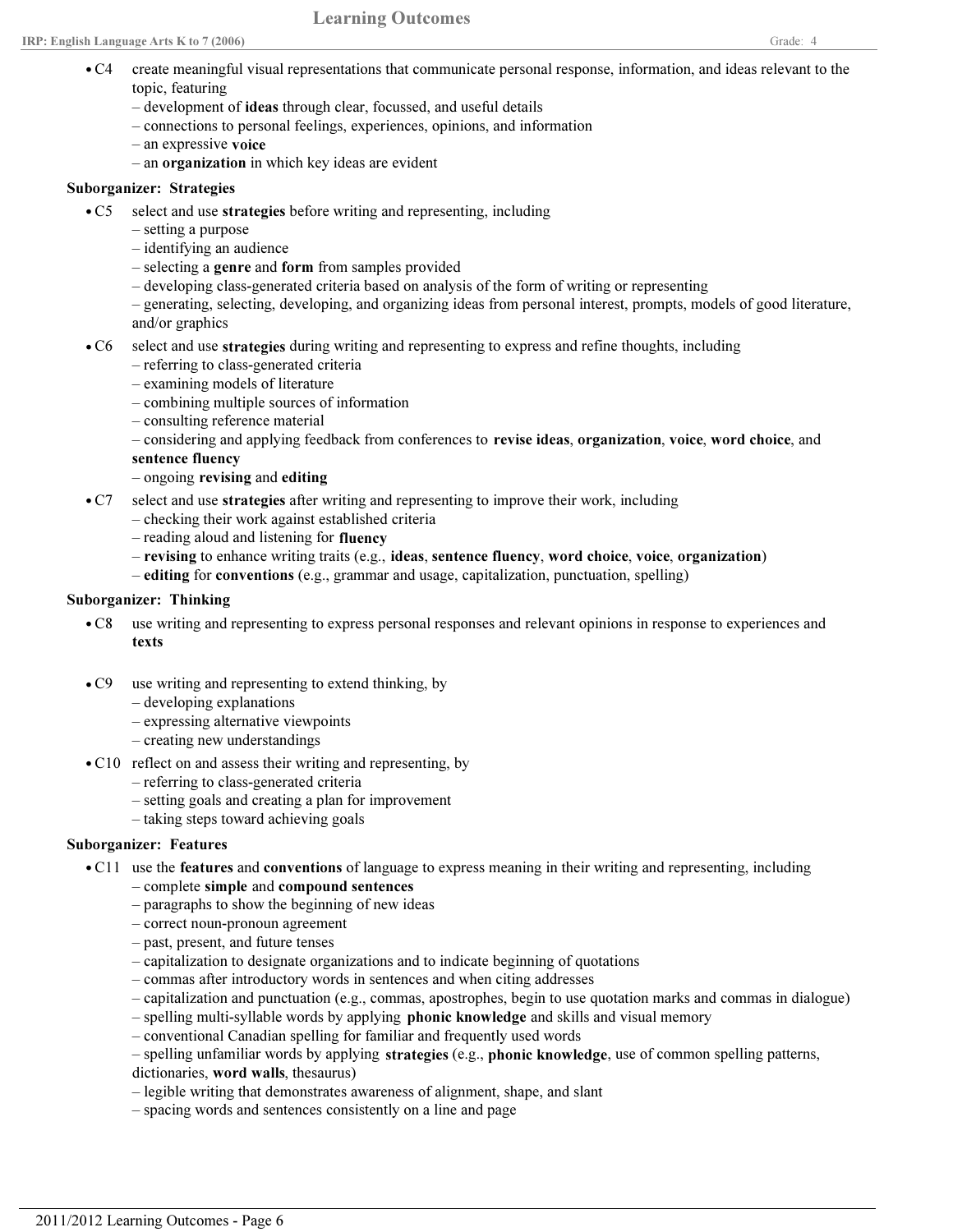#### Curriculum Organizer: Elements of Movement

- demonstrate an awareness of techniques in a given dance style
- demonstrate an awareness of the principles of movement in dance
- identify ways in which safety, fitness, and health affect movement
- use the elements of movement in combination

## Curriculum Organizer: Creation and Composition

- apply the creative process to revise dance sequences
- create movement sequences based on a given choreographic form
- interpret and move in response to a variety of sounds, images, feelings, and music

## Curriculum Organizer: Presentation and Performance

- apply established criteria to analyse their work
- identify performance skills and audience etiquette appropriate to a given performance situation
- identify the feeling and mood portrayed in performances
- rehearse dance for presentation

## Curriculum Organizer: Dance and Society

- describe dances from a variety of historical and cultural contexts
- describe the roles portrayed by dancers
- identify a variety of purposes for dance
- identify dance events and activities in the local community

## Curriculum Organizer: Exploration and Imagination

- demonstrate co-operative effort to develop dramatic work
- demonstrate the ability to provide and accept constructive feedback
- select feelings and ideas expressed in the group to use in dramatic work
- suggest reasons for various responses to a dramatic work

#### Curriculum Organizer: Drama Skills

- demonstrate the ability to maintain focus within a drama structure
- demonstrate the ability to sustain a role
- demonstrate the ability to sustain belief in their imagined or created environment
- select language and movement appropriate to different roles
- use drama structures to tell stories

#### Curriculum Organizer: Context

- demonstrate an understanding that drama reflects a culture's beliefs and attitudes
- differentiate audience skills appropriate to a variety of presentations
- use images and emotions expressed in various art forms to develop dramatic work

# Curriculum Organizer: Structure

# Suborganizer: Elements of Rhythm

- identify rhythmic pattern and beat
- identify the form and principles of design of the rhythmic structure in classroom repertoire
- reproduce rhythmic patterns while maintaining a steady beat
- use standard or invented notation to represent familiar rhythmic patterns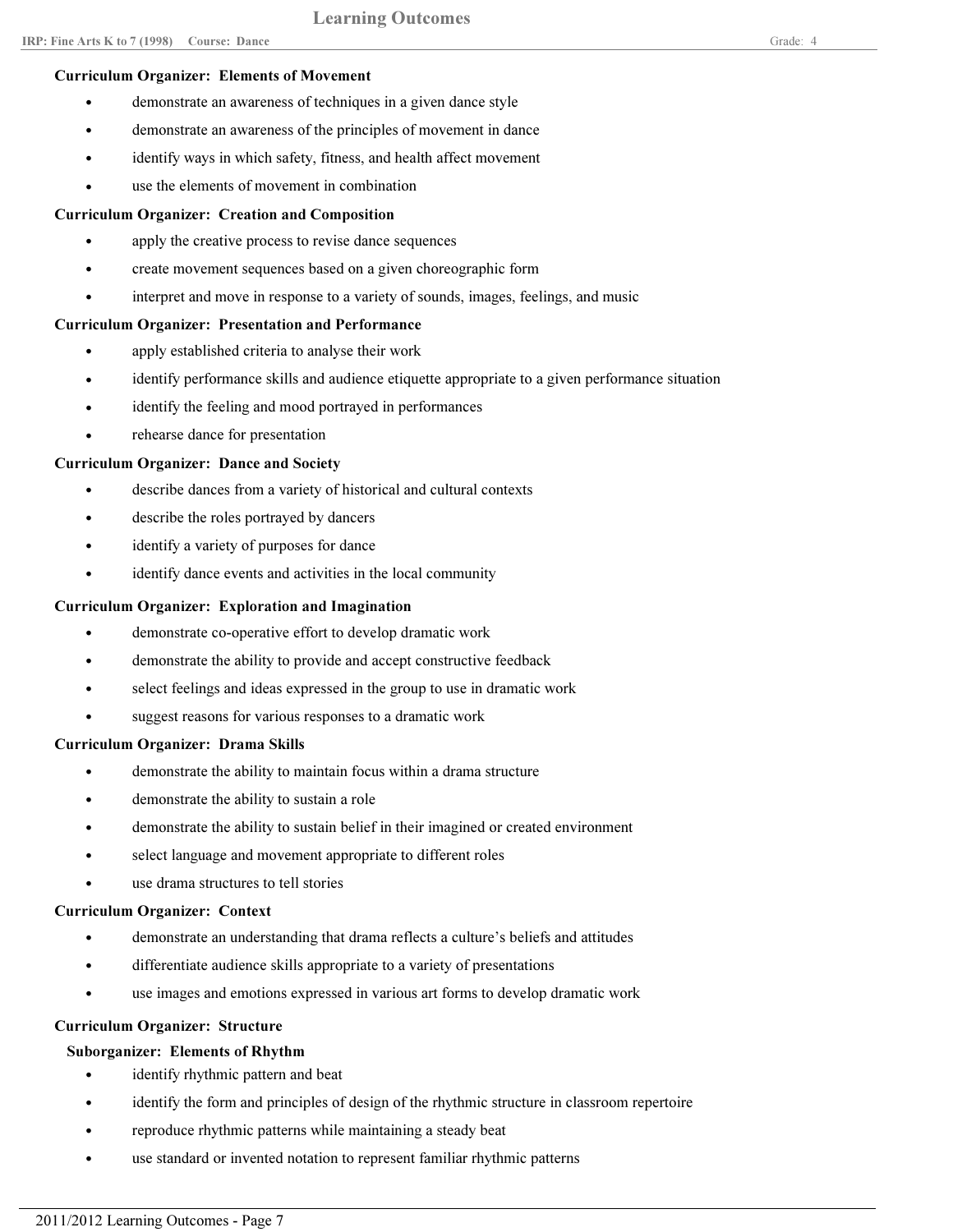- maintain a melodic part in simple textures
- use singing or instrumental skills to reproduce melodies
- use standard or invented notation to represent ascending and descending melodic phrases

## Curriculum Organizer: Thoughts, Images, and Feelings

- apply elements of rhythm, melody, and expression to demonstrate thoughts, images, and feelings in classroom repertoire •
- identify thoughts, images, and feelings derived from a music experience

#### Curriculum Organizer: Context

## Suborganizer: Self and Community

- apply skills and attitudes appropriate to a variety of roles, demonstrating: •
	- audience and performance etiquette
		- performance skills
		- respect for the contributions of others
- demonstrate responsibility to themselves and the group while experiencing music
- identify music events and activities in the local community
- use established criteria to analyse their work

## Suborganizer: Historical and Cultural

- demonstrate respect for music from various historical and cultural contexts
- describe music from a variety of historical and cultural contexts
- identify a variety of purposes for music from classroom repertoire

# Curriculum Organizer: Image-Development and Design Strategies

#### Suborganizer: Perceiving/Responding

- compare images developed for particular purposes
- demonstrate an awareness that there are ethical considerations involved in copying images
- identify image-development and design strategies

# Suborganizer: Creating/Communicating

- draft ideas for images using feelings, observation, memory, and imagination
- make 2-D and 3-D images: •
	- using a variety of design strategies, including reproduction
	- using a variety of media
	- to communicate ideas, experiences, and stories
	- to illustrate and decorate
	- that engage more than one of the senses

#### Curriculum Organizer: Context

#### Suborganizer: Perceiving/Responding

- compare images from given social, cultural, and historical contexts
- demonstrate an awareness that there are various types of artists in the community
- demonstrate respect for the work of self and others
- give reasons for preferences in artworks
- identify distinctive styles of art from various cultures and historical periods
- identify images that have value in the community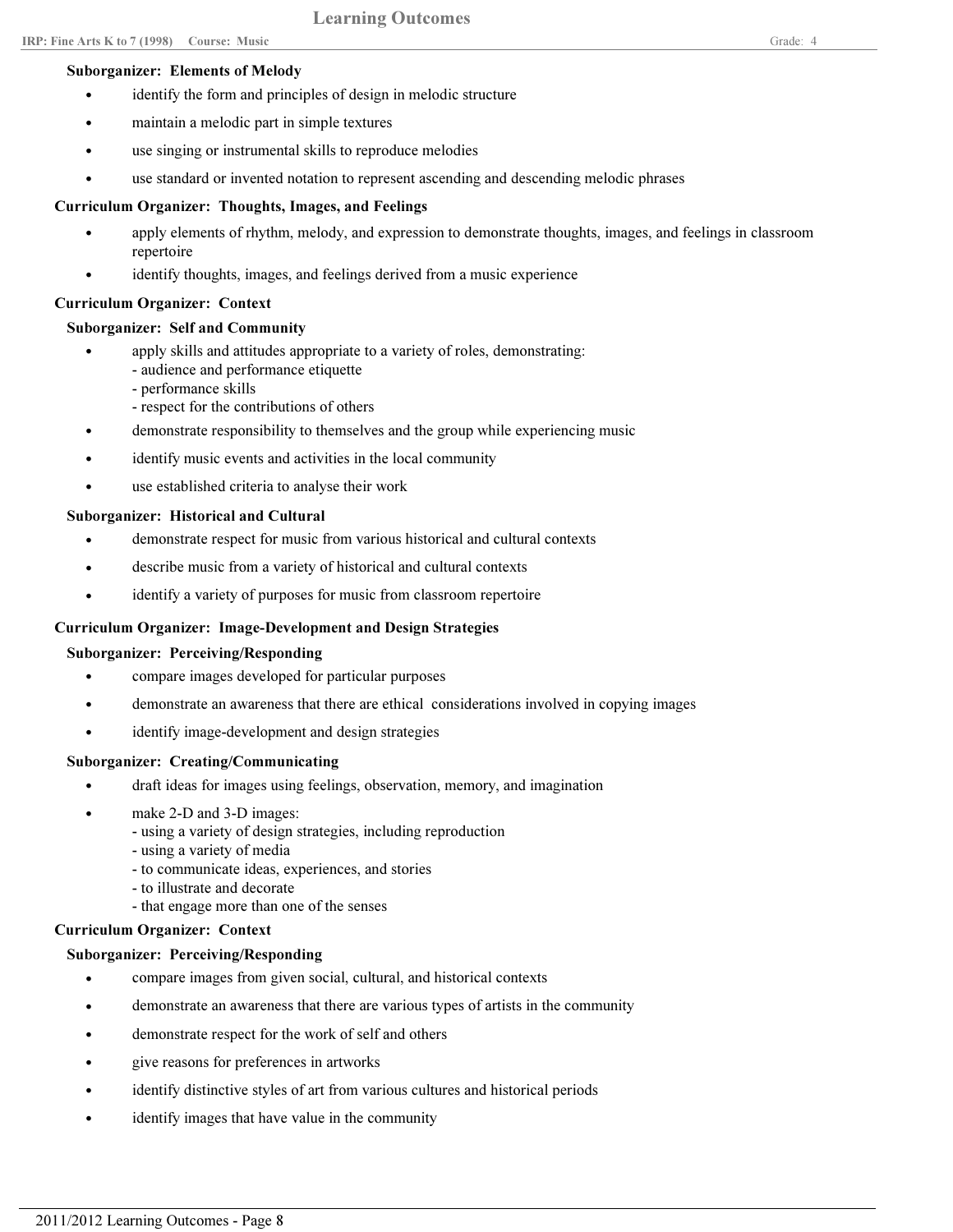## Suborganizer: Creating/Communicating

create images:

•

- that express personal identity
- in response to aspects of art from a variety of historical and cultural contexts
- demonstrate the ability to co-operate to develop a group display

#### Curriculum Organizer: Visual Elements and Principles of Art and Design

## Suborganizer: Perceiving/Responding

- describe a variety of works that emphasize particular visual elements
- distinguish elements (including form) and principles (including unity, contrast, and emphasis) in images and in natural and human-built environments •
- give reasons for selection of elements and principles to use in their work

## Suborganizer: Creating/Communicating

- create images: •
	- using the elements and principles in various combinations
	- using the elements and principles to produce a variety of effects

# Curriculum Organizer: Materials, Technologies, and Processes

## Suborganizer: Perceiving/Responding

- classify images according to the materials, tools, equipment, and processes used to create them
- identify the characteristics of materials, tools, equipment, and processes used to create particular effects
- suggest reasons for following safe and environmentally sensitive procedures in the use of materials, tools, equipment, and processes •
- use appropriate vocabulary to describe the materials, tools, equipment, and processes used to create particular images •

## Suborganizer: Creating/Communicating

- demonstrate a willingness to experiment with a variety of materials, tools, equipment, and processes
- select appropriate materials, tools, equipment, and processes to create particular images
- use a range of materials singly and in combination to make images
- use and care for materials, tools, equipment, and work space in a safe and an environmentally sensitive manner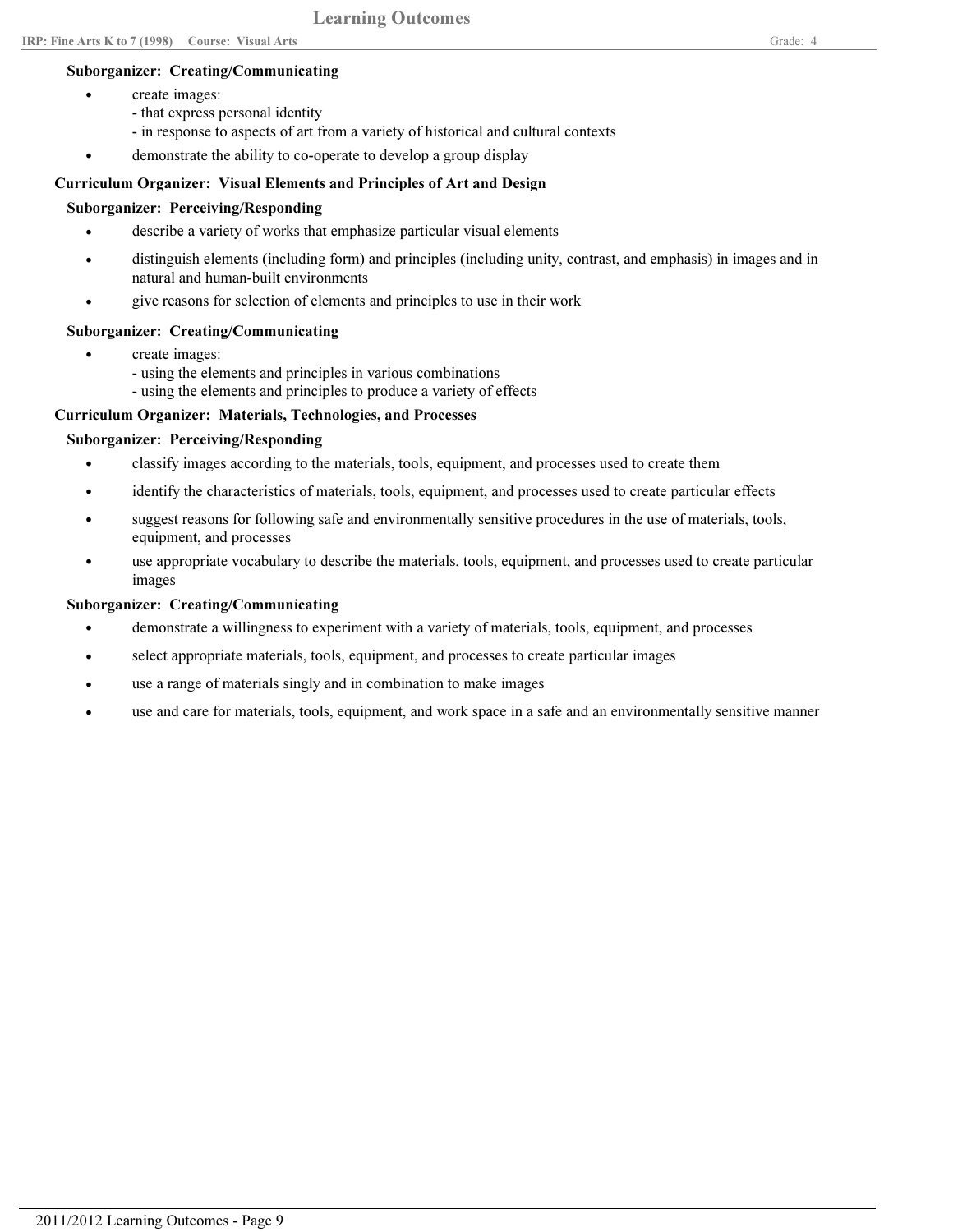#### Curriculum Organizer: Goals and Decisions

identify the steps in a decision-making model (e.g., identifying the decision, listing alternatives, selecting a course of action, assessing the results)  $\bullet$  A1

## Curriculum Organizer: Career Development

- B1 create an inventory of their own attributes, including skills, interests, and accomplishments
- B2 demonstrate an understanding of the importance of developing effective work habits

## Curriculum Organizer: Health

## Suborganizer: Healthy Living

- describe the choices an individual can make to attain and maintain physical and emotional health (e.g., participating regularly in physical activity, developing healthy interpersonal relationships, trying new activities and challenges)  $\bullet$  C1
- C2 describe choices they can make for healthy eating, based on *Canada's Food Guide for Healthy Eating*
- describe the physical changes that occur during puberty (e.g., height, weight, muscle development, body shape, oily skin, body odour)  $\bullet$  C<sub>3</sub>
- differentiate between communicable diseases and non-communicable diseases (e.g., communicable diseases can be spread/contracted from person to person; non-communicable diseases cannot be "caught" from someone with the disease)  $\bullet$  C4

# Suborganizer: Healthy Relationships

- describe interpersonal skills necessary to build positive relationships (e.g., co-operation, inclusion, communication skills, empathy, respectful behaviour)  $\bullet$  C5
- demonstrate appropriate strategies for responding to bullying behaviour (e.g., assess the situation, avoidance, assertiveness, reporting, seeking help)  $\bullet$  C6

#### Suborganizer: Safety and Injury Prevention

- identify common lures or tricks used by potential abusers, face-to-face or on the Internet (e.g., offering special attention or compliments, saying they know your parents, using the Internet to get to know you)  $\bullet$  C7
- identify strategies for avoiding abusive or potentially abusive situations (e.g., knowing how to seek help, being prepared for lures or tricks, travelling in groups, withholding personal information)  $\bullet$  C8
- C9 describe the potential risks for injury in a variety of settings, including on the road

#### Suborganizer: Substance Misuse Prevention

- C10 describe possible negative effects of substance misuse (e.g., altered judgment, reduced ability to recognize potentially risky situations, negative impact on emotional and physical health)
- C11 propose strategies for preventing or avoiding substance misuse (e.g., developing refusal skills, avoiding high-risk situations, accessing accurate information)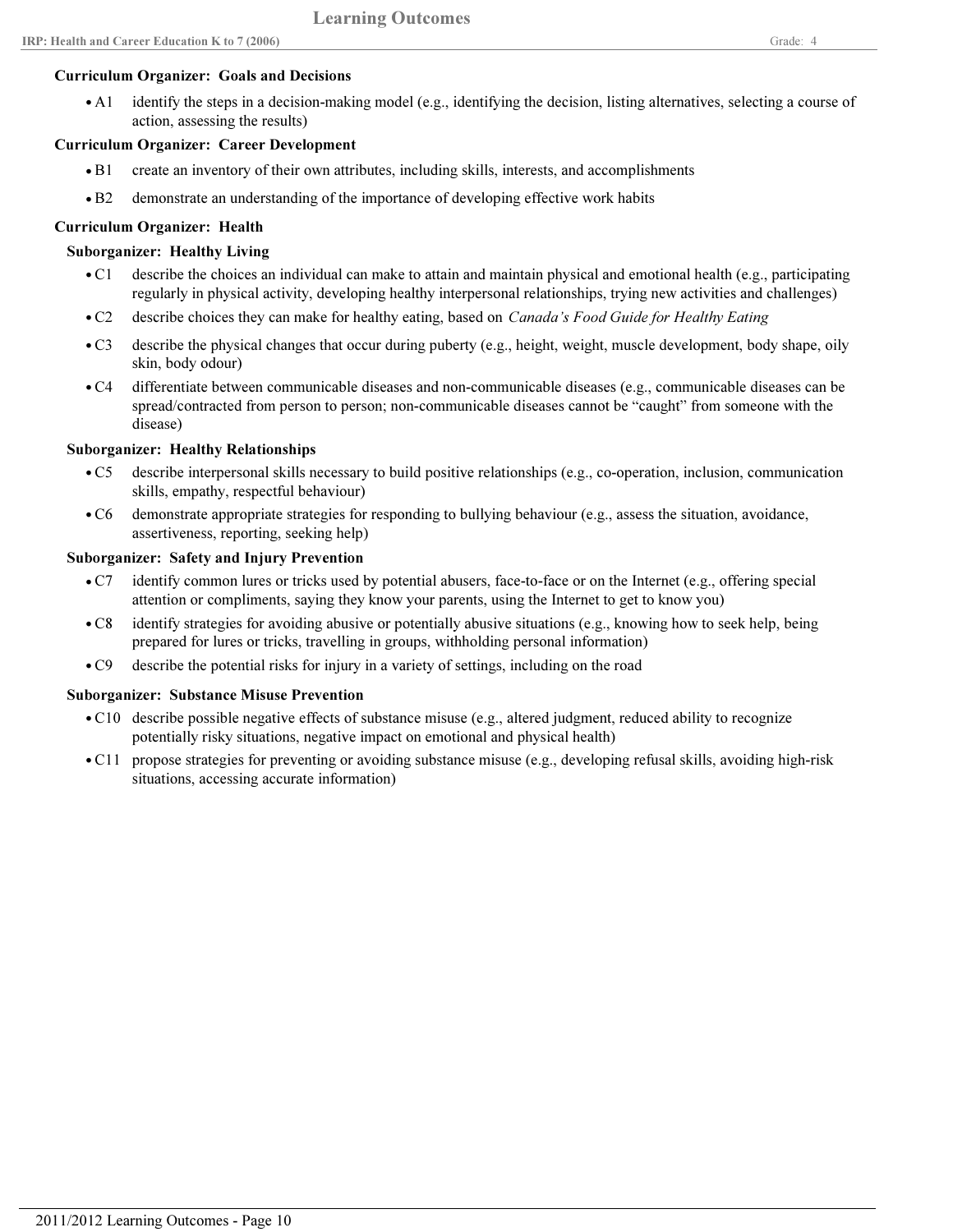# Curriculum Organizer: WRITING AND REPRESENTING

## Suborganizer:

- communicate meaning by: using conventions of writing and representing (i.e., generally accepted mechanics of language) such as: a range of sentence structures, including simple and compound sentences, and attempting complex sentences with basic subordinators such as because, when, before, and after capitalization and punctation, including commas in a series, apostrophes, and end of sentence punctuation subject-verb agreement pronounantecedent agreement past, present, and future tenses, including simple and progressive common irregular verbs (e. g., tell-told, see-saw, bring-brought) contractions, possessives, and plurals (e.g., its-its, cats-ours, cat-cats), Canadian spelling for familiar and frequently used words  $\bullet$  C1
- engage in sustained conversation in order to: clearly express ideas and perspectives; share experiences about their lives; clarify ideas in response to verbal and non-verbal feedback and cues from others; respond to the ideas and perspectives of others  $\bullet$  A1
- read and demonstrate an understanding of a range of texts, including authentic First Peoples texts and texts from a variety of cultures,  $\bullet$  B1
- reflect on and assess their speaking and listening by: referring to criteria (e.g., self- and teacher-generated rubrics and checklists); setting realistic short- and long-term goals for improvement (e.g., "I will use more difficult vocabulary when discussing stories with other students."); creating a plan for achieving goals (e.g., "To practise paraphrasing, I will use my own words during small group exercises to explain instructions that the teacher has given."); evaluating progress and setting new goals (e.g., "I need to continue to work on speaking in grammatically correct sentences.")  $\bullet$  D1
- adjust words and phrases during conversation in order to: speak in grammatically correct sentences; achieve fluency in pronunciation, enunciation, and intonation; incorporate unfamiliar vocabulary correctly  $\bullet$  A2
- read and demonstrate an understanding of a range of literary tetxs from a variety of genres and forms (e.g., poems, short stories, plays, folk tales, legends, adventure, humour, science fiction, historical fiction, biographies, speeches)  $\bullet$  B2
- reflect on and assess their reading and viewing by: referring to criteria (e.g., self- and teacher-generated rubrics and checklists); setting realistic short- and long-term goals for improvement (e.g., "I will use mind maps and outlines to summarize what I have read."); creating a plan for achieving goals (e.g., "I need to practise identifying and using idiomatic expressions, so I will use two idiomatic expressions in my writing during each class."); evaluating progress and setting new goals (e.g., "I can now understand the main ideas in newspaper articles with minimal support.")  $\bullet$  D<sub>2</sub>
- write narrative, descriptive, and expository paragraphs (e.g., minimum of seven sentences), for a variety of purposes and audiences, that include: a main idea; organization that includes a topic sentence, a logical sequence of details and supporting examples, and a conclusion; connected and sequenced details; a range of sentence lengths and patterns; correct spelling and use of grammar; appropriate word choices reflective of an expanding vocabulary  $\bullet$  C<sub>2</sub>
- demonstrate understanding of spoken ideas and instructions by: participating in a variety of classroom discussions (e.g., teacher-facilitated and peer-led); verbally summarizing the main points of classroom discussions; paraphrasing verbal instructions for others (e.g., "The teacher wants us to..."); following complex instructions  $\bullet$  A3
- read and demonstrate an understanding of the content presented in a variety of simple informational texts (e.g., diagrams, maps, newspaper articles, instructional material, reference material)  $\bullet$  B3
- reflect on and assess their writing and representing by: referring to criteria (e.g., self- and teacher-generated rubrics and checklists); setting realistic short- and long-term goals for improvement (e.g., "I will write a paragraph explaining the facts about a situation or event that I would like others to know about."); creating a plan for achieving goals (e.g., "I need to work on writing paragraphs, so I will practise writing several sentences around a new topic every day for one week."); evaluating progress and setting new goals (e.g., "I'm getting better at using graphic organizers to record my notes.")  $\bullet$  D<sub>3</sub>
- write a variety of texts in prose and verse (e.g., journals, stories, memoirs, personal letters, poems) that include: a main idea and supporting details; connected and sequenced details; correct spelling and use of grammar; a range of word choices to reflect intended meaning  $\bullet$  C3
- create visual representations (e.g., collages, diagrams, posters, multimedia presentations) to construct and convey meaning by: presenting ideas in clear, focused, and relevant ways; organizing content so that main ideas are evident; supporting main ideas with additional details and information  $\bullet$  C4
- view and demonstrate an understanding of the meaning conveyed by a variety of visual texts (e.g., illustrations, diagrams, posters, broadcast media, films, videos)  $\bullet$  B4
- generate, develop, and organize ideas for writing and representing by: setting a purpose for writing; identifying criteria; identifying an audience brainstorming ideas; organizing ideas (e.g., point-form notes, lists, charts, webs, clusters, illustrations)  $\bullet$  C5
- B5 read just-right texts for enjoyment and skill development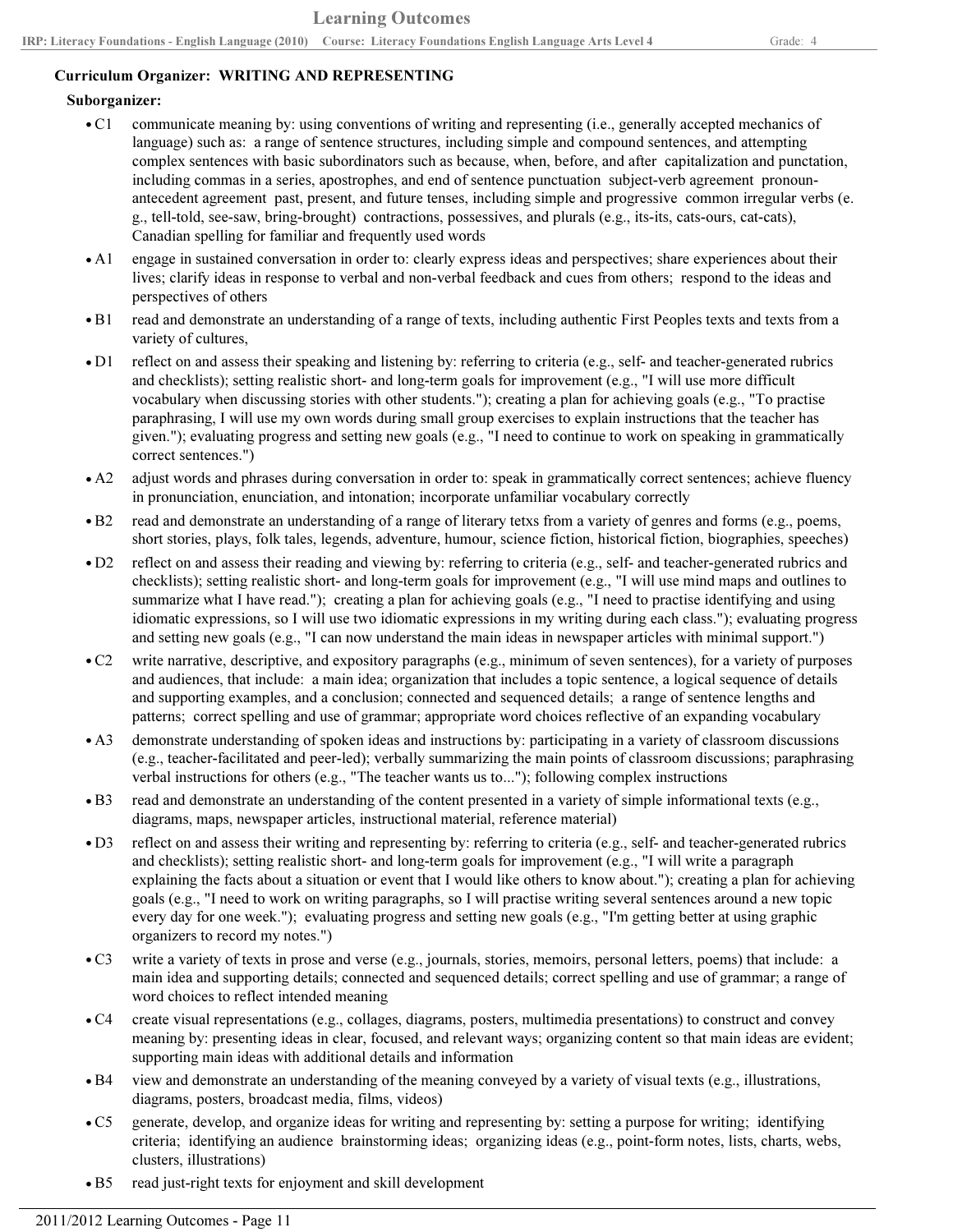- before reading and viewing, make meaning from texts by: setting a purpose; generating questions; accessing prior knowledge to make connections (e.g., using information from similar texts previously read and comparing with new text); previewing text features (e.g., diagrams, titles, sub-headings, captions, illustrations, table of contents)  $\cdot$  B6
- during writing and representing, use drafting and composing strategies (e.g., draw on information from a variety of sources, use models to assist in understanding form, organize ideas clearly, share and proof work in progress, refer to established criteria)  $\bullet$  C6
- during reading and viewing, construct meaning from texts by: describing emerging ideas and points of view; using syntactic and context cues to guide and inform their understanding (e.g., use knowledge of grammar, word order, and sentence structure to guide and inform their understanding); using text features to locate information and support comprehension (e.g., diagrams, headings, bold and italicized words, table of contents); recognizing literary elements (e.g., plot, conflict, character, setting, climax, resolution, theme); recognizing literary devices (e.g., irony, hyperbole, simile, metaphor); identifying genre and form (e.g., folk tales, legends, autobiography, historical fiction, essay, article, documentary, web page, short story, novel, poem); distinguishing between literal definition and figurative meaning and identifying idiomatic expressions (e.g., "that was a piece of cake"); making inferences (e.g., about characters feelings or story problems); drawing conclusions (e.g., make connections between cause and effect); skimming for main ideas; making relevant notes using logical categories (e.g., outlines, mind maps, timelines)  $\bullet$  B7
- revise and edit writing by: checking work against established criteria; proofreading for conventions such as grammar and usage, capitalization, punctuation, and spelling; revising to improve structure and organization, word choice, and clarity of ideas and information  $\bullet$  C7
- after reading and viewing, develop their understanding of the meaning conveyed in texts by: rereading or re-viewing to gain deeper understanding; paraphrasing and summarizing the main ideas; generating and responding to questions; using graphic organizers to process, record, and demonstrate synthesis of information (Note: A graphic organizer such as a Venn diagram or T-chart can serve many purposes before, during, and after reading, including identifying prior knowledge, connecting main ideas with details, describing stages or steps in a procedure, and comparing and contrasting.) • B8
- expand their vocabulary by: sounding out unfamiliar words (e.g., based on knowledge of letter-sound relationships); using common root words, prefixes, and suffixes; using parts of speech (e.g., nouns, pronouns, verbs, adverbs, prepositions, conjunctions, interjections); using a dictionary and thesaurus • B9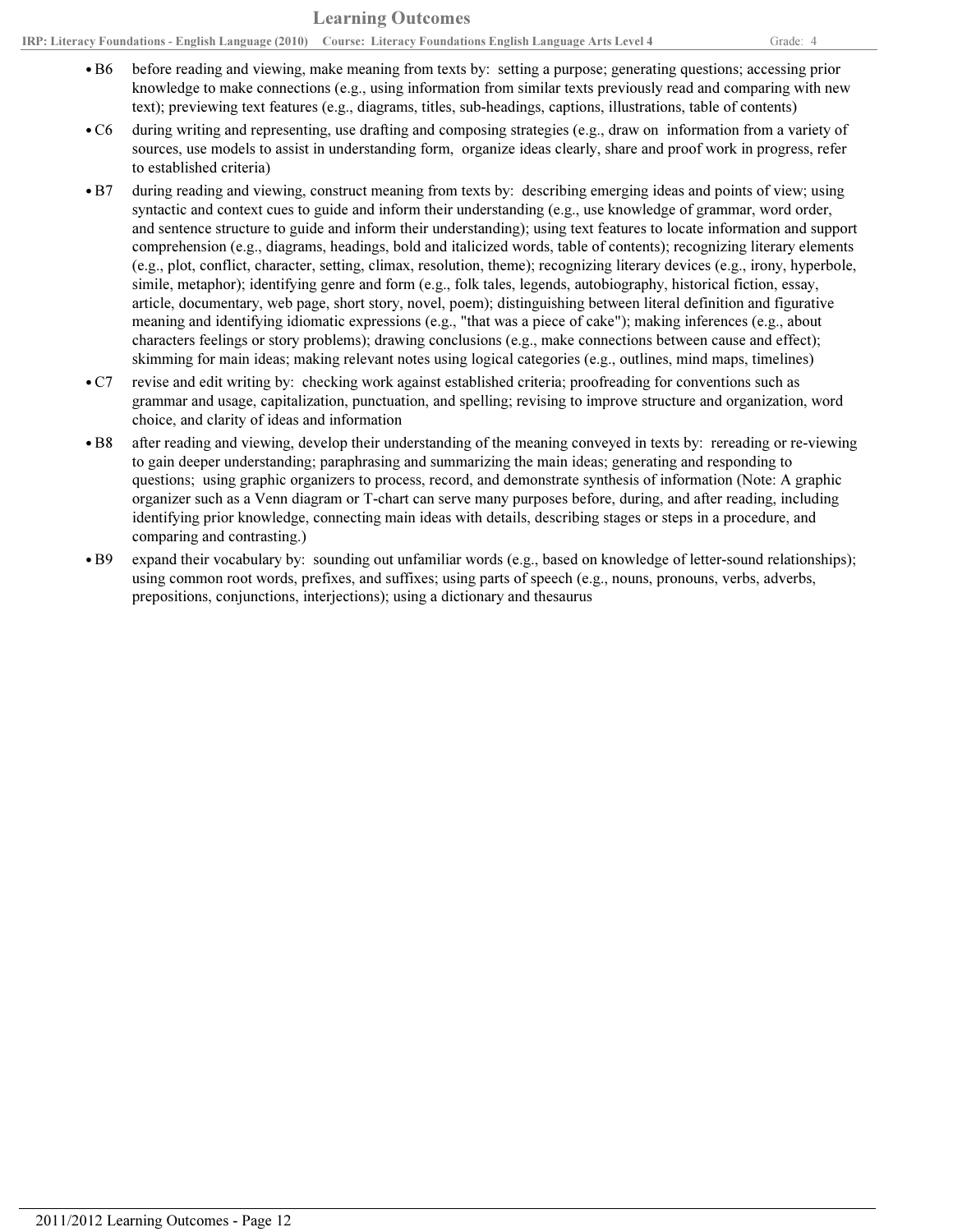#### Curriculum Organizer: Shape and Space

#### Suborganizer: Measurement

- calculate the area of triangles, rectangles, trapezoids, and parallelograms using a given formula and justify the reasonableness of the solution  $\bullet$  C1
- D1 graph and represent data to solve problems
- B1 identify and describe patterns and relationships in graphs and tables
- A1 read and write numerals greater than one million
- C2 calculate the volume of right rectangular prisms and justify the reasonableness of the solution
- D2 create and interpret circle graphs to solve problems
- B2 express a given problem as an equation in which a symbol is used to represent an unknown number
- A2 read and write numbers to the thousandths place
- A3 demonstrate an understanding of place value for numbers greater than one million
- C3 describe, construct, and compare different triangles and angles, including right, acute, obtuse, and vertically opposite
- identify the errors in a given solution to a single variable, one-step equation with whole number coefficients concretely, pictorially, and symbolically  $\bullet$  B<sub>3</sub>
- A4 demonstrate an understanding of place value for numbers less than one thousand
- C4 describe, construct, and compare different complementary and supplementary angles
- A5 explain the pattern resulting from multiplication or division by 10, 100, and 1000
- C5 explain the relationship between the radius, diameter, and circumference of a circle
- demonstrate an understanding of adding and subtracting fractions and mixed numbers with like and unlike denominators, concretely, pictorially, and symbolically  $\bullet$  A6
- demonstrate an understanding of line symmetry by: identifying symmetrical 2-D shapes; creating symmetrical 2-D shapes; drawing one or more lines of symmetry in a 2-D shape  $\bullet$  C6
- A7 apply arithmetic operations on decimals to solve problems
- C7 identify and plot points in the first quadrant of a Cartesian plane using whole number ordered pairs
- compare a given set of decimals expressed in tenths, hundredths, thousandths, and ten-thousandths on a number line and using the symbols for greater than  $(>)$ , less than  $(>)$ , and equal to  $(=)$ .  $\bullet$  A8
- explain a process for addition, subtraction, multiplication, and division of decimals concretely pictorially, and symbolically  $\bullet$  A9
- A10 explain the patterns resulting from multiplication or division of a number by 1/10, 1/100, or 1/1000
- A11 solve problems involving the multiplication or division of decimals using technology and determine the reasonableness of the solution
- A12 demonstrate understanding of ratio concretely, pictorially, and symbolically
- A13 demonstrate understanding of proportion concretely, pictorially, and symbolically
- A14 determine and justify a proportional statement for a given ratio
- A15 demonstrate and explain the meaning of percentage greater than or equal to 0% and less than or equal to 100%
- A16 solve problems involving the application of percents and ratios
- A17 use proportional reasoning to convert between proper fractions, decimals, and percentages to solve problems
- A18 simplify expressions, excluding exponents, using order of operations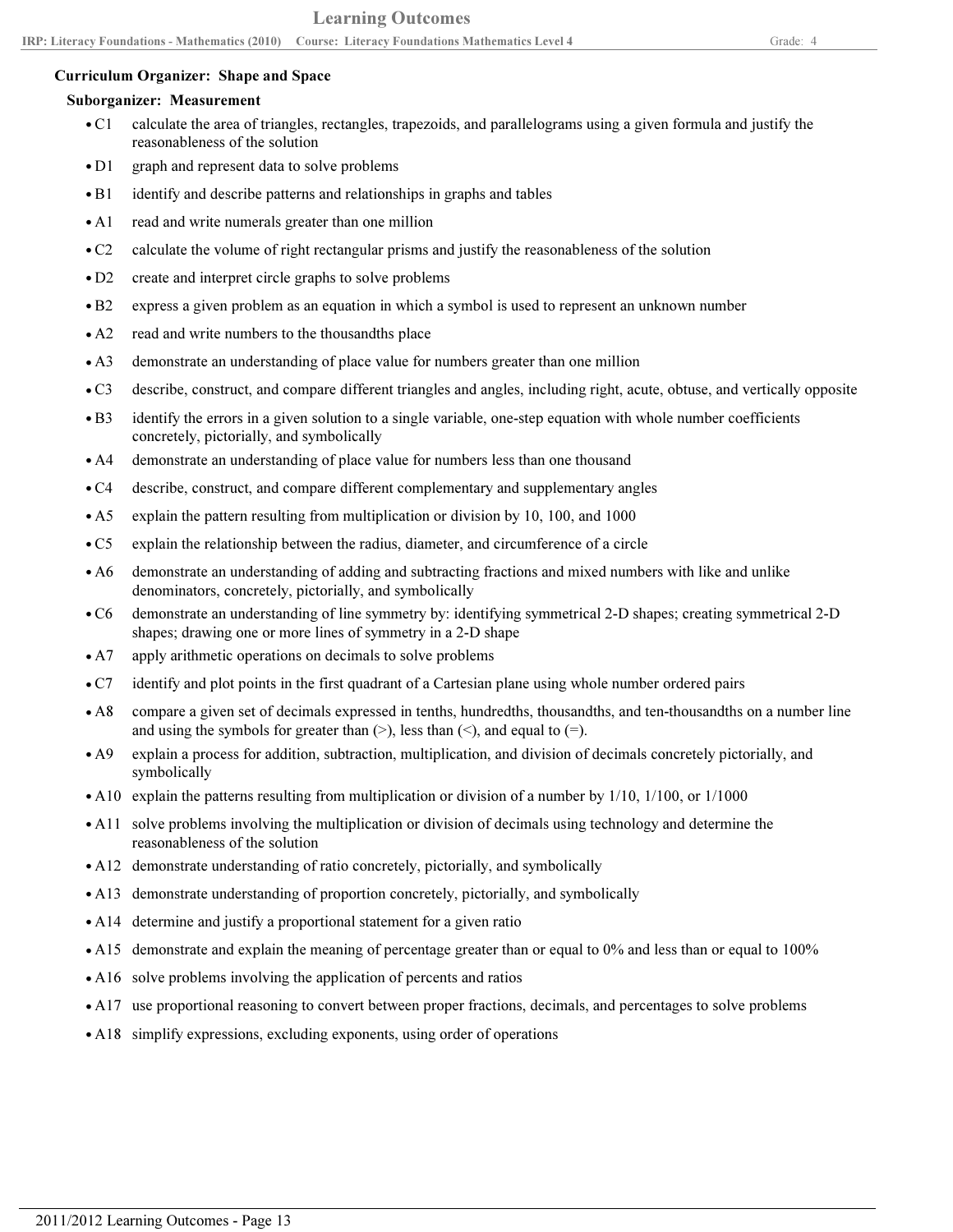#### Curriculum Organizer: Number

- A1 represent and describe whole numbers to 10 000, pictorially and symbolically
- A2 compare and order numbers to 10 000
- demonstrate an understanding of addition of numbers with answers to 10 000 and their corresponding subtractions (limited to 3 and 4-digit numerals) by  $\bullet$  A3
	- using personal strategies for adding and subtracting
	- estimating sums and differences
	- solving problems involving addition and subtraction
- A4 explain the properties of 0 and 1 for multiplication, and the property of 1 for division
- A5 describe and apply mental mathematics strategies, such as
	- skip counting from a known fact
	- using doubling or halving
	- using doubling or halving and adding or subtracting one more group
	- using patterns in the 9s facts
	- using repeated doubling
	- to determine basic multiplication facts to 9 x 9 and related division facts
- demonstrate an understanding of multiplication (2- or 3-digit by 1-digit) to solve problems by  $\bullet$  A6
	- using personal strategies for multiplication with and without concrete materials
	- using arrays to represent multiplication
	- connecting concrete representations to symbolic representations
	- estimating products
- demonstrate an understanding of division (1-digit divisor and up to 2-digit dividend) to solve problems by  $\bullet$  A7
	- using personal strategies for dividing with and without concrete materials
	- estimating quotients
	- relating division to multiplication
- A8 demonstrate an understanding of fractions less than or equal to one by using concrete and pictorial representations to
	- name and record fractions for the parts of a whole or a set
	- compare and order fractions
	- model and explain that for different wholes, two identical fractions may not represent the same quantity - provide examples of where fractions are used
- A9 describe and represent decimals (tenths and hundredths) concretely, pictorially, and symbolically
- A10 relate decimals to fractions (to hundredths)
- A11 demonstrate an understanding of addition and subtraction of decimals (limited to hundredths) by
	- using compatible numbers
	- estimating sums and differences
	- using mental math strategies
	- to solve problems

#### Curriculum Organizer: Patterns and Relations

#### Suborganizer: Patterns

- B1 identify and describe patterns found in tables and charts, including a multiplication chart
- B2 reproduce a pattern shown in a table or chart using concrete materials
- B3 represent and describe patterns and relationships using charts and tables to solve problems
- B4 identify and explain mathematical relationships using charts and diagrams to solve problems

#### Suborganizer: Variables and Equations

- B5 express a given problem as an equation in which a symbol is used to represent an unknown number
- B6 solve one-step equations involving a symbol to represent an unknown number

## Curriculum Organizer: Shape and Space

#### Suborganizer: Measurement

- C1 read and record time using digital and analog clocks, including 24-hour clocks
- C2 read and record calendar dates in a variety of formats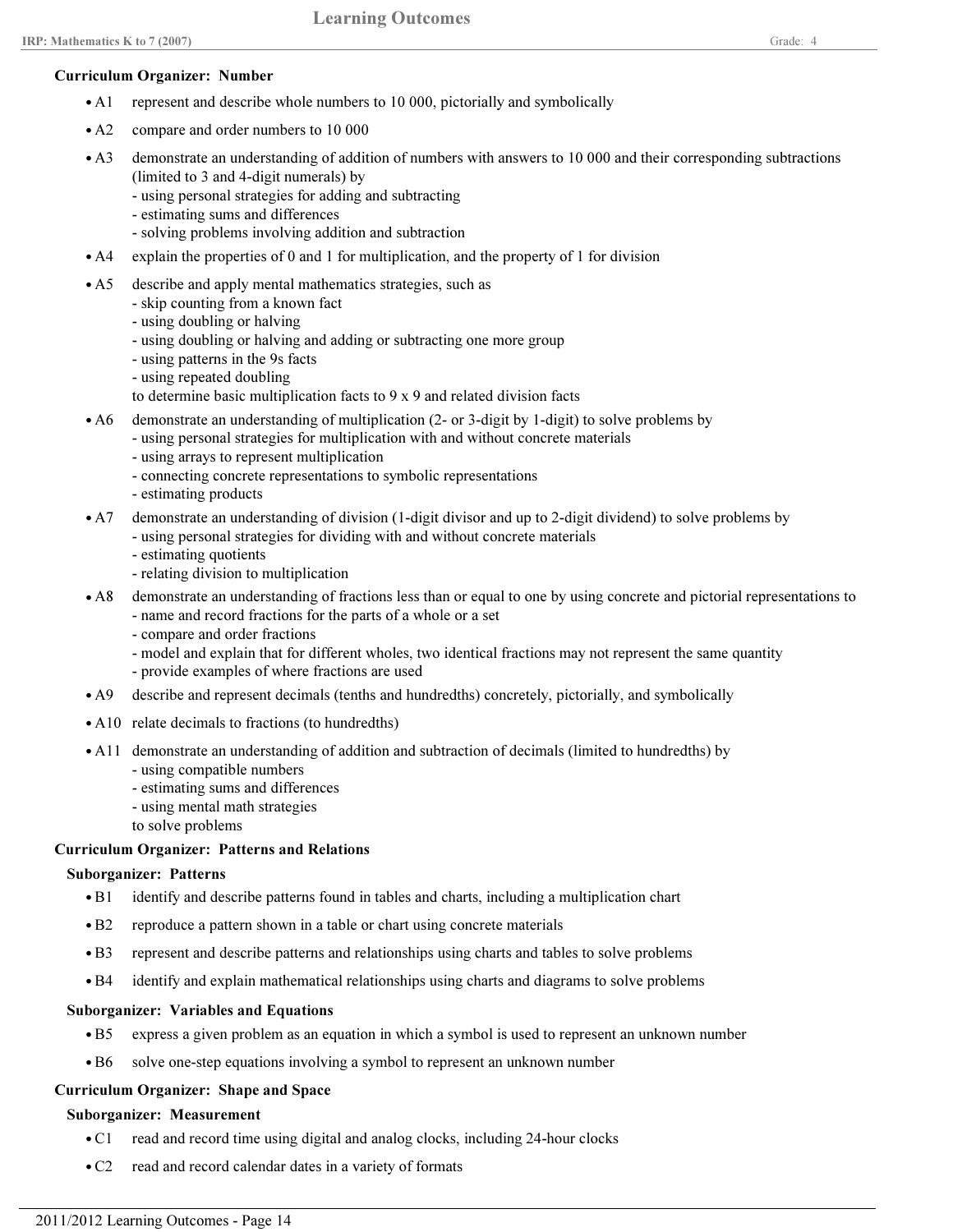- demonstrate an understanding of area of regular and irregular 2-D shapes by  $\bullet$  C<sub>3</sub>
	- recognizing that area is measured in square units
	- selecting and justifying referents for the units cm<sup>2</sup> or m<sup>2</sup>
	- estimating area by using referents for cm<sup>2</sup> or m<sup>2</sup>
	- determining and recording area  $(\text{cm}^2 \text{ or } \text{m}^2)$

- constructing different rectangles for a given area (cm<sup>2</sup> or m<sup>2</sup>) in order to demonstrate that many different rectangles may have the same area

# Suborganizer: 3-D Objects and 2-D Shapes

• C4 describe and construct rectangular and triangular prisms

#### Suborganizer: Transformations

- demonstrate an understanding of line symmetry by  $\bullet$  C5
	- identifying symmetrical 2-D shapes
	- creating symmetrical 2-D shapes
	- drawing one or more lines of symmetry in a 2-D shape

## Curriculum Organizer: Statistics and Probability

## Suborganizer: Data Analysis

- D1 demonstrate an understanding of many-to-one correspondence
- D2 construct and interpret pictographs and bar graphs involving many-to-one correspondence to draw conclusions

# Curriculum Organizer: Statistics and Probability

## Suborganizer: Data Analysis

- D1 demonstrate an understanding of many-to-one correspondence [C, R, T, V]
- B1 identify and describe patterns found in tables and charts, including a multiplication chart [C, CN, PS, V]
- C1 read and record time using digital and analog clocks, including 24-hour clocks [C, CN, V]
- A1 represent and describe whole numbers to 10 000, pictorially and symbolically [C, CN, V]
- A2 compare and order numbers to 10 000 [C, CN]
- construct and interpret pictographs and bar graphs involving many-to-one correspondence to draw conclusions [C, PS, R, V]  $\cdot$  D<sub>2</sub>
- C2 read and record calendar dates in a variety of formats [C, V]
- B2 reproduce a pattern shown in a table or chart using concrete materials [C, CN, V]
- demonstrate an understanding of addition of numbers with answers to 10 000 and their corresponding subtractions (limited to 3 and 4-digit numerals) by -using personal strategies for adding and subtracting -estimating sums and differences -solving problems involving addition and subtraction [C, CN, ME, PS, R]  $\bullet$  A3
- demonstrate an understanding of area of regular and irregular 2-D shapes by -recognizing that area is measured in square units -selecting and justifying referents for the units cm2 or m2 estimating area by using referents for cm2 or m2 -determining and recording area (cm2 or m2) -constructing different rectangles for a given area (cm2 or m2) in order to demonstrate that many different rectangles may have the same area [C, CN, ME, PS, R, V]  $\bullet$  C<sub>3</sub>
- B3 represent and describe patterns and relationships using charts and tables to solve problems [C, CN, PS, R, V]
- C4 describe and construct rectangular and triangular prisms [C, CN, R, V]
- A4 explain the properties of 0 and 1 for multiplication, and the property of 1 for division [C, CN, R]
- B4 identify and explain mathematical relationships using charts and diagrams to solve problems [CN, PS, R, V]
- demonstrate an understanding of line symmetry by -identifying symmetrical 2-D shapes creating symmetrical 2-D shapes drawing one or more lines of symmetry in a 2-D shape [C, CN, V]  $\bullet$  C5
- describe and apply mental mathematics strategies, such as skip counting from a known fact -using doubling or halving  $\bullet$  A5

-using doubling or halving and adding or subtracting one more group

-using patterns in the 9s facts

-using repeated doubling to determine basic multiplication facts to 9??????9 and related division facts [C, CN, ME, PS, R]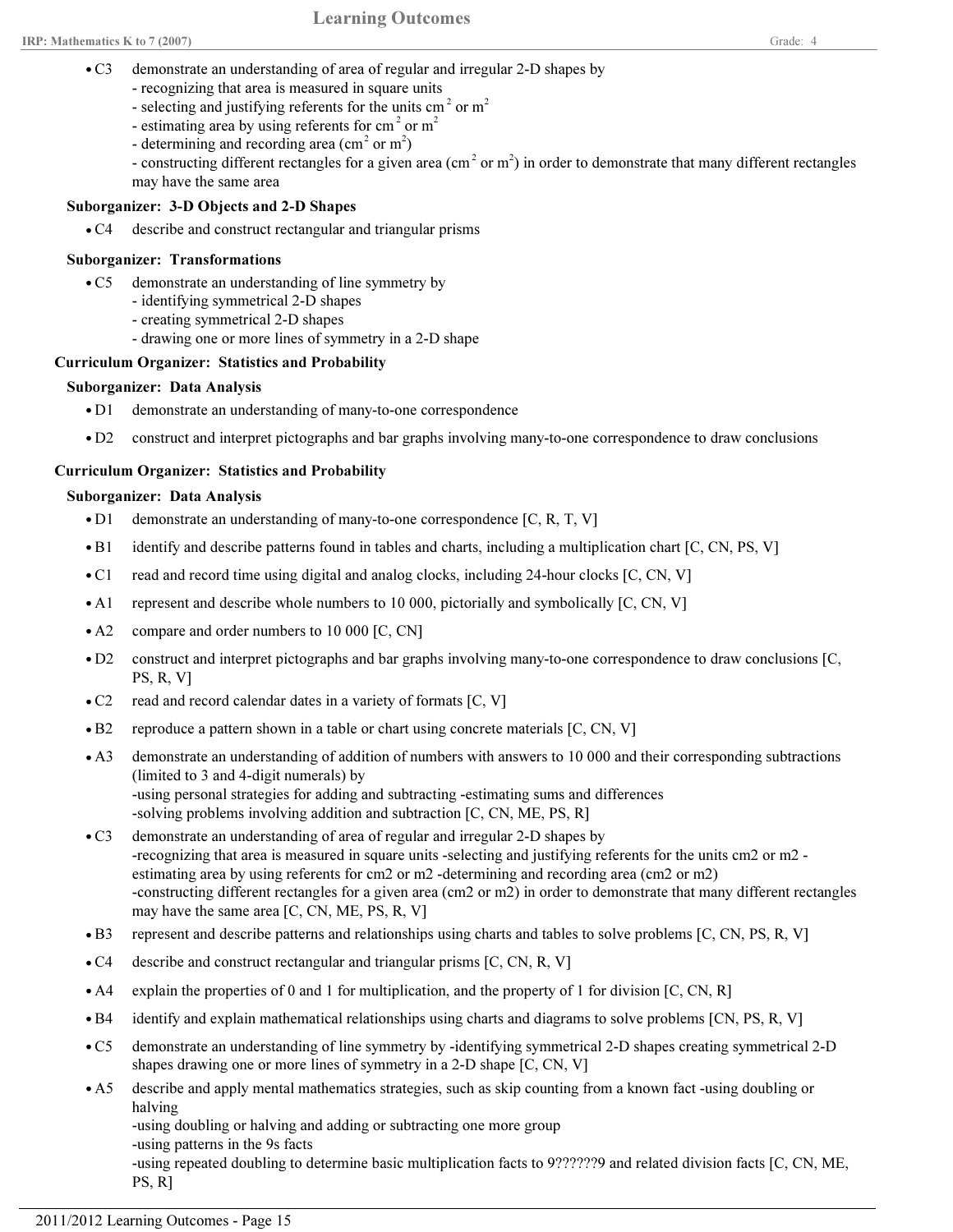- B5 express a given problem as an equation in which a symbol is used to represent an unknown number [CN, PS, R]
- demonstrate an understanding of multiplication (2- or 3-digit by 1-digit) to solve problems by • A6
	- using personal strategies for multiplication with and without concrete materials
		- using arrays to represent multiplication
		- connecting concrete representations to symbolic representations
		- estimating products [C, CN, ME, PS, R, V]
- B6 solve one-step equations involving a symbol to represent an unknown number [C, CN, PS, R, V]
- demonstrate an understanding of division (1-digit divisor and up to 2-digit dividend) to solve problems by - using personal strategies for dividing with and without concrete materials  $\bullet$  A7
	- estimating quotients
	- relating division to multiplication [C, CN, ME, PS, R, V]
- demonstrate an understanding of fractions less than or equal to one by using concrete and pictorialrepresentations to -name and record fractions for the parts of a whole or a set -compare and order fractions -model and explain that for different wholes, two identical fractions may not represent the same quantity -provide examples of where fractions are used [C, CN, PS, R, V]  $\bullet$  A8
- A9 describe and represent decimals (tenths and hundredths) concretely, pictorially, and symbolically [C, CN, R, V]
- A10 relate decimals to fractions (to hundredths) [CN, R, V]
- A11 demonstrate an understanding of addition and subtraction of decimals (limited to hundredths) by -using compatible numbers -estimating sums and differences -using mental math strategies -to solve problems [C, ME, PS, R, V]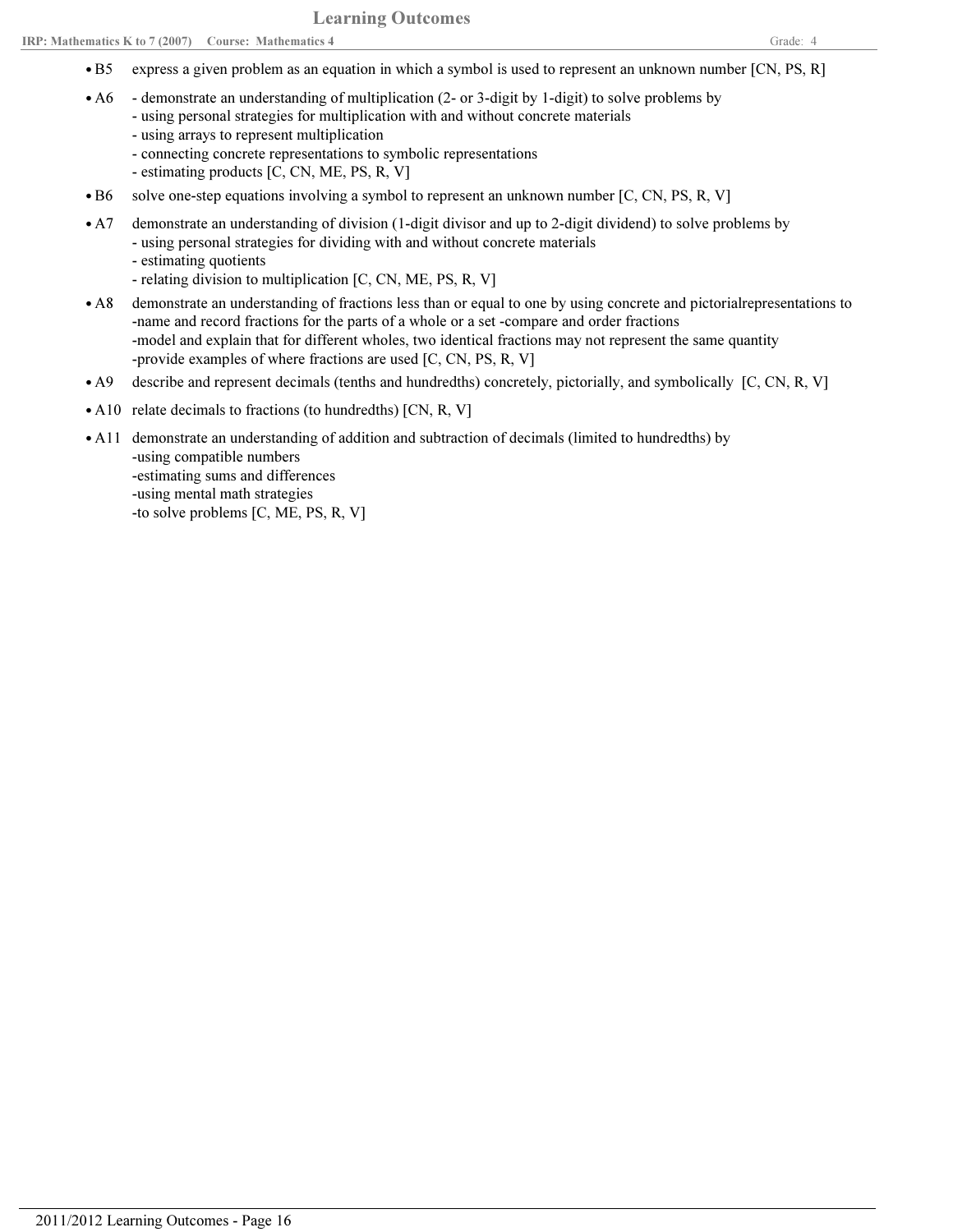# Curriculum Organizer: Exploring and Creating

- A1 apply rhythm, melody, and elements of expression through singing and playing of classroom repertoire
- apply skills and attitudes appropriate to a range of music experiences, demonstrating: -audience engagement performance skills -respect for the contributions of others  $\bullet$  D1
- C1 participate in music from a variety of historical, cultural, and social contexts
- B1 sing or play rhythmic patterns from standard notation
- D2 apply established criteria to reflect on their own and others' work
- A2 explain thoughts, images, and feelings derived from a music experience
- C2 identify music events and activities in the local community
- B2 sing or play from aural sources
- A3 apply elements of rhythm, melody, and expression in composition
- B3 sing or play melodies in unison and in simple textures
- B4 identify form in melodic and rhythmic structure
- B5 use standard or invented notation to represent melodic phrases and rhythmic patterns
- B6 demonstrate appropriate use of classroom instruments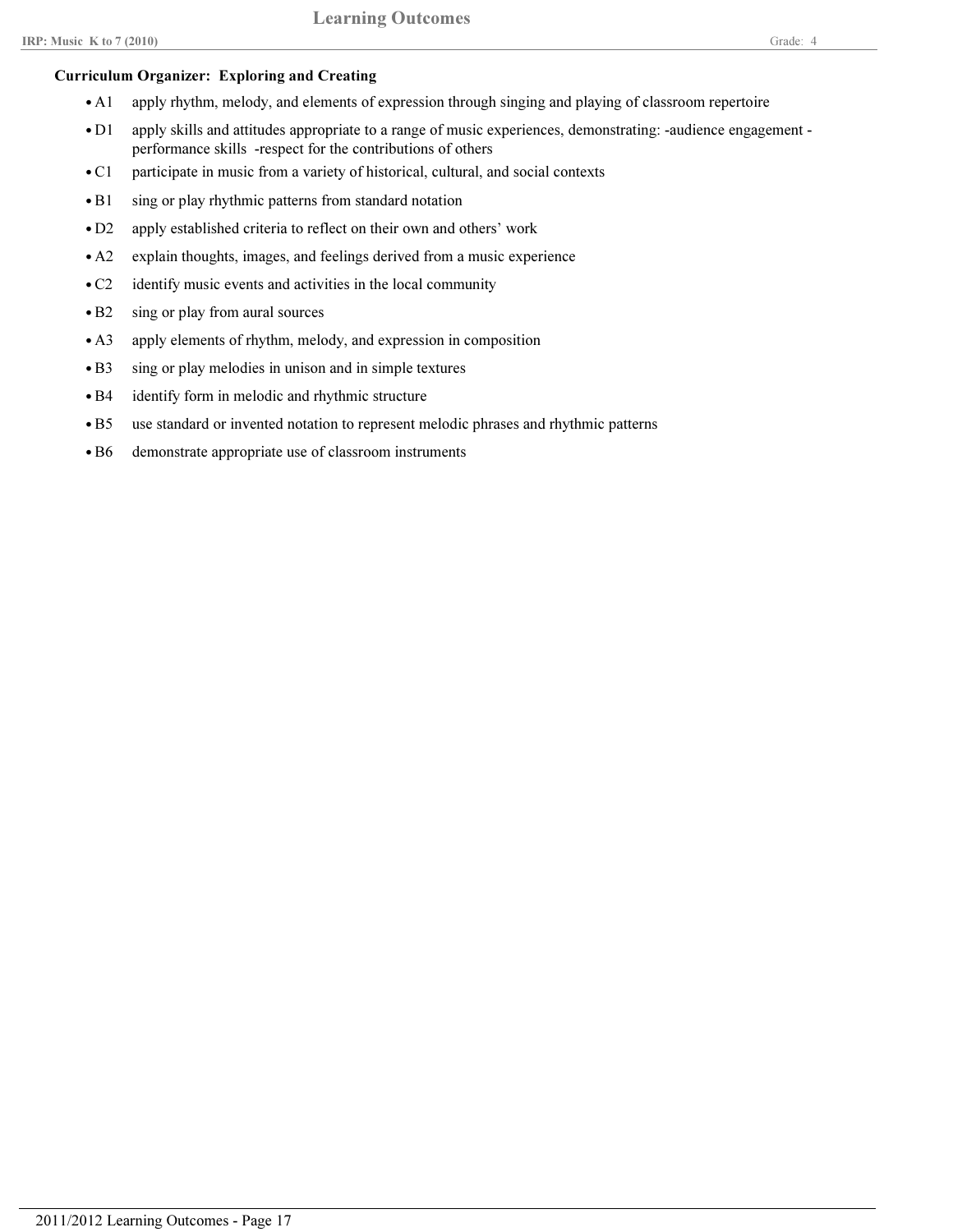#### Curriculum Organizer: Knowledge

- describe physical and emotional health benefits of regular participation in physical activity (e.g., building strong bones and muscles, improved flexibility, improved self-image, opportunities for making friends)  $\bullet$  A1
- A2 identify the major muscles of the body that are involved in physical activity
- demonstrate various ways to monitor exertion during physical activity (e.g., heart rate monitoring by checking pulse, monitoring ability to talk during activity)  $\bullet$  A3
- describe the relationship between nutrition and physical activity (e.g., providing adequate fuel for the body for physical activity, providing adequate nutrition for bone and muscle development)  $\bullet$  A4
- A5 identify opportunities for physical activity in a variety of settings

## Curriculum Organizer: Participation

• A6 participate daily (e.g., five times a week) in a variety of moderate to vigorous physical activities

## Curriculum Organizer: Movement Skills

- B1 adjust speed, force, level, pathway, and direction in relation to people or moving objects
- demonstrate proper technique to send and receive various objects with control, including but not limited to the following: \*\*\*\* - one-handed catch underhand and overhand \*\*\*\* strike a moving object with implement \*\*\*\* strike an object with hand \*\*\*\* one-handed throw overhand \*\*\*\* dribble an object with feet  $\bullet$  B<sub>2</sub>
- B3 select non-locomotor, locomotor, and manipulative movements to create sequences

## Curriculum Organizer: Safety, Fair Play, and Leadership

- C1 demonstrate an ability to participate safely in specific physical activities
- describe fair play principles for participating in physical activity (e.g., respectful of differences, cooperative, accepting)  $\bullet$  C<sub>2</sub>
- C3 demonstrate leadership in selected physical activities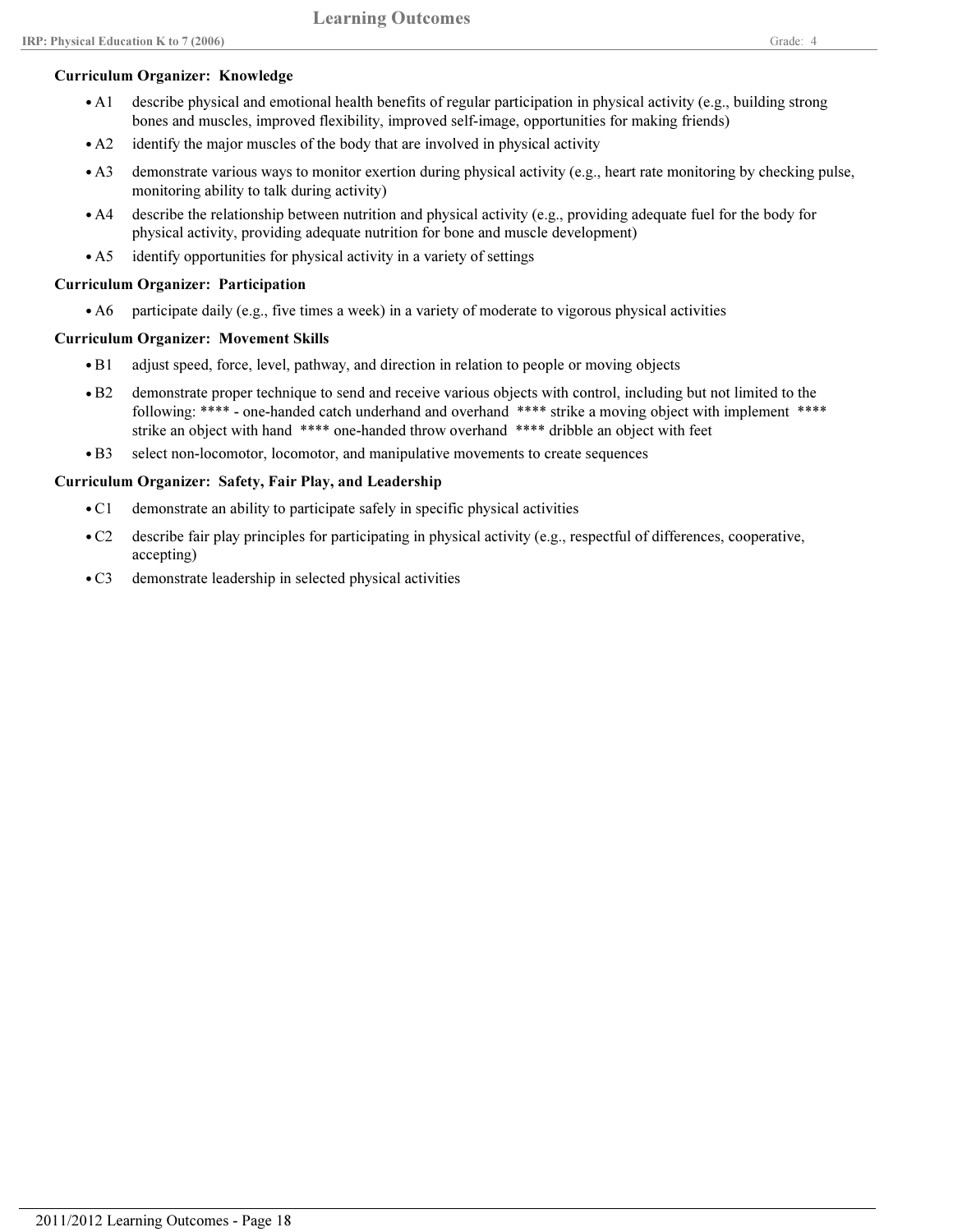# Curriculum Organizer: Processes and Skills of Science

- make predictions, supported by reasons and relevant to the content
- use data from investigations to recognize patterns and relationships and reach conclusions

# Curriculum Organizer: Life Science

# Suborganizer: Habitats and Communities

- analyse simple food chains
- compare the structures and behaviours of local animals and plants in different habitats and communities
- demonstrate awareness of the Aboriginal concept of respect for the environment
- determine how personal choices and actions have environmental consequences

# Curriculum Organizer: Physical Science

# Suborganizer: Sound and Light

- explain properties of light (e.g., travels in a straight path, can be reflected)
- explain properties of sound (e.g., travels in waves, travels in all directions)
- identify sources of light and sound

# Curriculum Organizer: Earth and Space Science

# Suborganizer: Weather

- analyse impacts of weather conditions on living and non-living things
- measure weather in terms of temperature, precipitation, cloud cover, wind speed and direction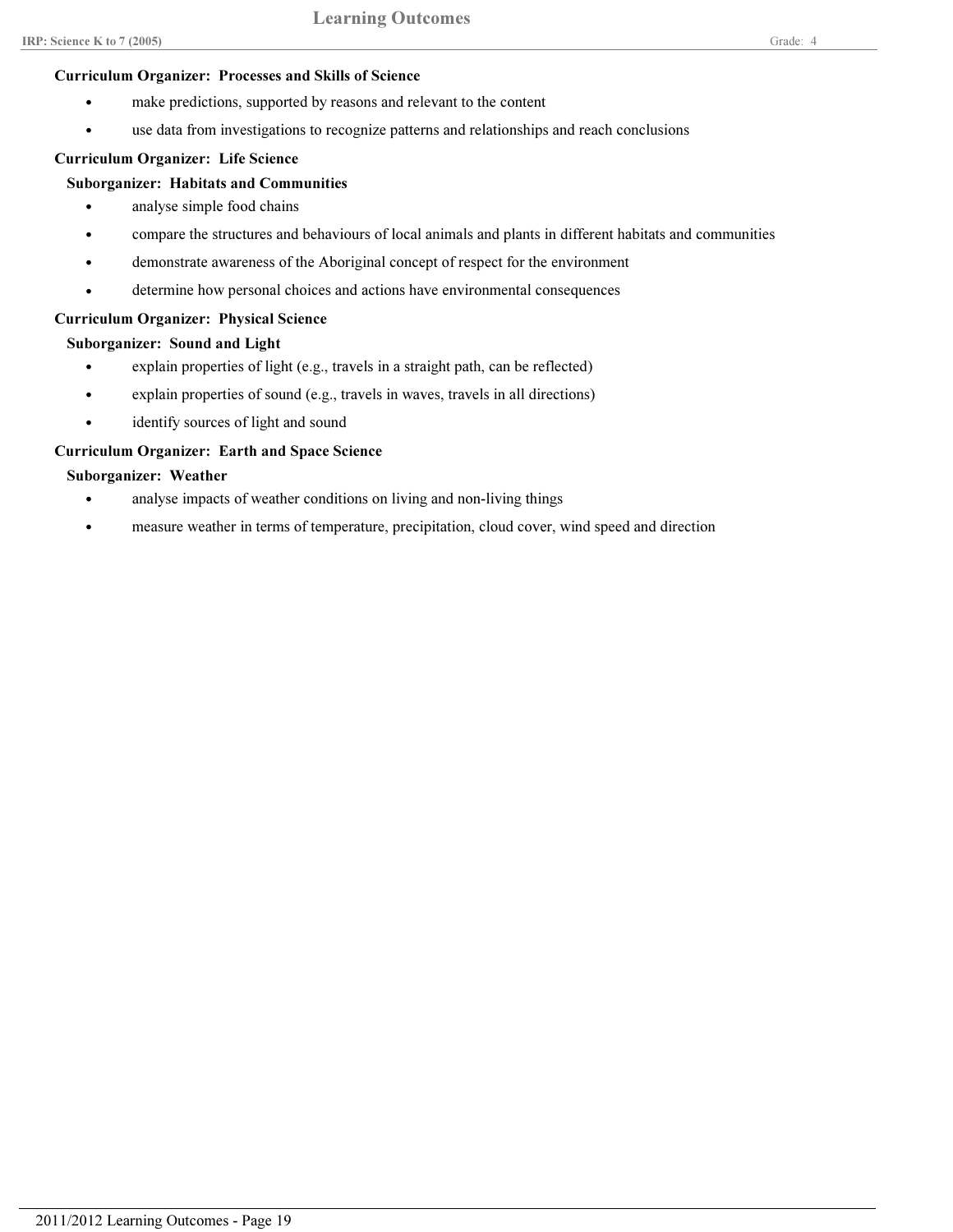# Curriculum Organizer: Skills and Processes of Social Studies

- apply critical thinking skills including comparing, imagining, inferring, identifying patterns, and summarizing to selected problems and issues  $\bullet$  A<sub>1</sub>
- A2 use maps and timelines to gather and represent information
- A3 gather information from a variety of sources
- A4 identify alternative perspectives on a selected event or issue
- A5 create a presentation on a selected historical event or topic
- A6 formulate strategies to address problems or issues

#### Curriculum Organizer: Identity, Society, and Culture

- B1 distinguish characteristics of various Aboriginal cultures in BC and Canada
- B2 demonstrate knowledge of early European exploration of BC and Canada
- B3 identify effects of early contact between Aboriginal societies and European explorers and settlers

## Curriculum Organizer: Governance

- C1 compare governance in Aboriginal cultures with governance in early European settlements in BC and Canada
- C2 identify the impact of Canadian governance on Aboriginal people's rights

## Curriculum Organizer: Economy and Technology

- D1 compare bartering and monetary systems of exchange
- D2 describe technologies used by Aboriginal people in BC and Canada
- D3 analyse factors that influenced early European exploration of North America
- describe technologies used in exploration, including:  $\bullet$  D4
	- transportation
	- navigation food
	- preservation
- D5 describe economic and technological exchanges between explorers and Aboriginal people

#### Curriculum Organizer: Human and Physical Environment

- use maps and globes to locate  $\bullet$  E1
	- the world's hemispheres
	- the world's continents and oceans
	- Aboriginal groups studied
- E2 identify the significance of selected place names in BC and Canada
- E3 describe Aboriginal peoples' relationship with the land and natural resources